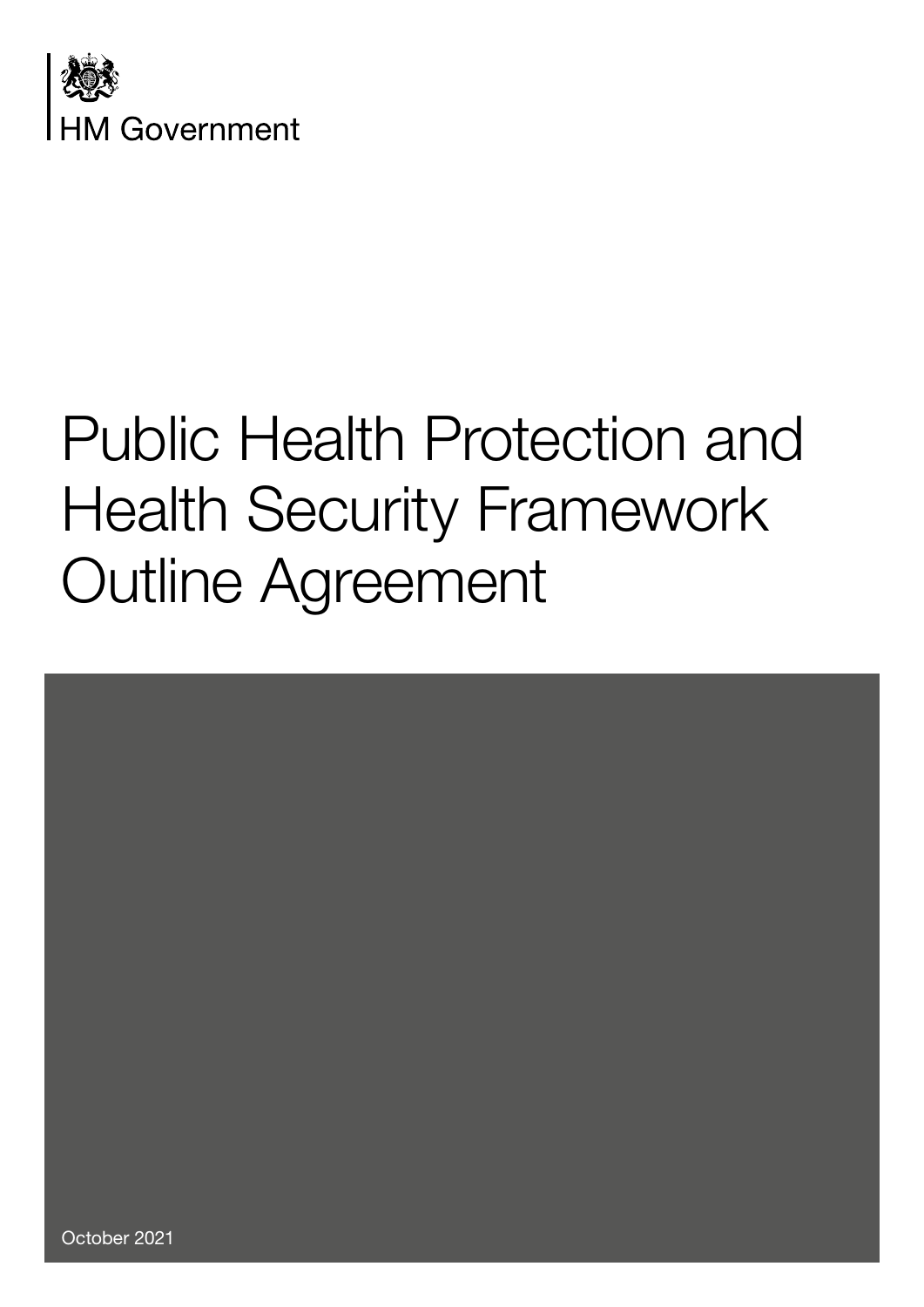

Presented to Parliament by the Minister of State for Health by Command of Her Majesty

October 2021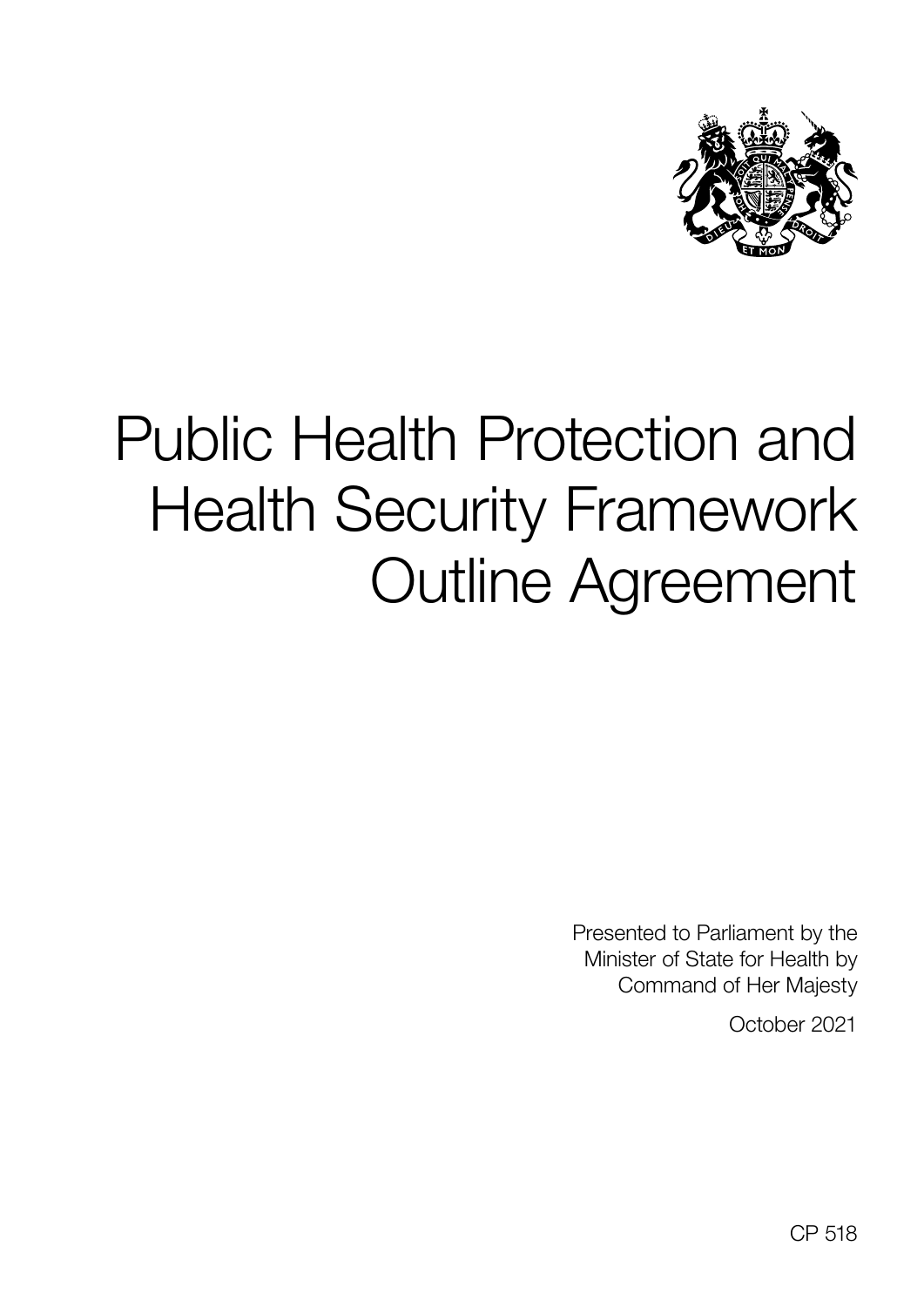

© Crown copyright 2021

This publication is licensed under the terms of the Open Government Licence v3.0 except where otherwise stated. To view this licence, visit [nationalarchives.gov.uk/doc/](http://www.nationalarchives.gov.uk/doc/open-government-licence/version/3/) [open‑government‑licence/version/3](http://www.nationalarchives.gov.uk/doc/open-government-licence/version/3/).

Where we have identified any third party copyright information you will need to obtain permission from the copyright holders concerned.

This publication is available at www.gov.uk/official-documents.

Any enquiries regarding this publication should be sent to us at the Department of Health and Social Care, 39 Victoria Street, Westminster, London, SW1H 0EU.

ISBN 978‑1‑5286‑2904‑1 E02671877 10/21

Printed on paper containing 75% recycled fibre content minimum

Printed in the UK by HH Associates Ltd. on behalf of the Controller of Her Majesty's Stationery Office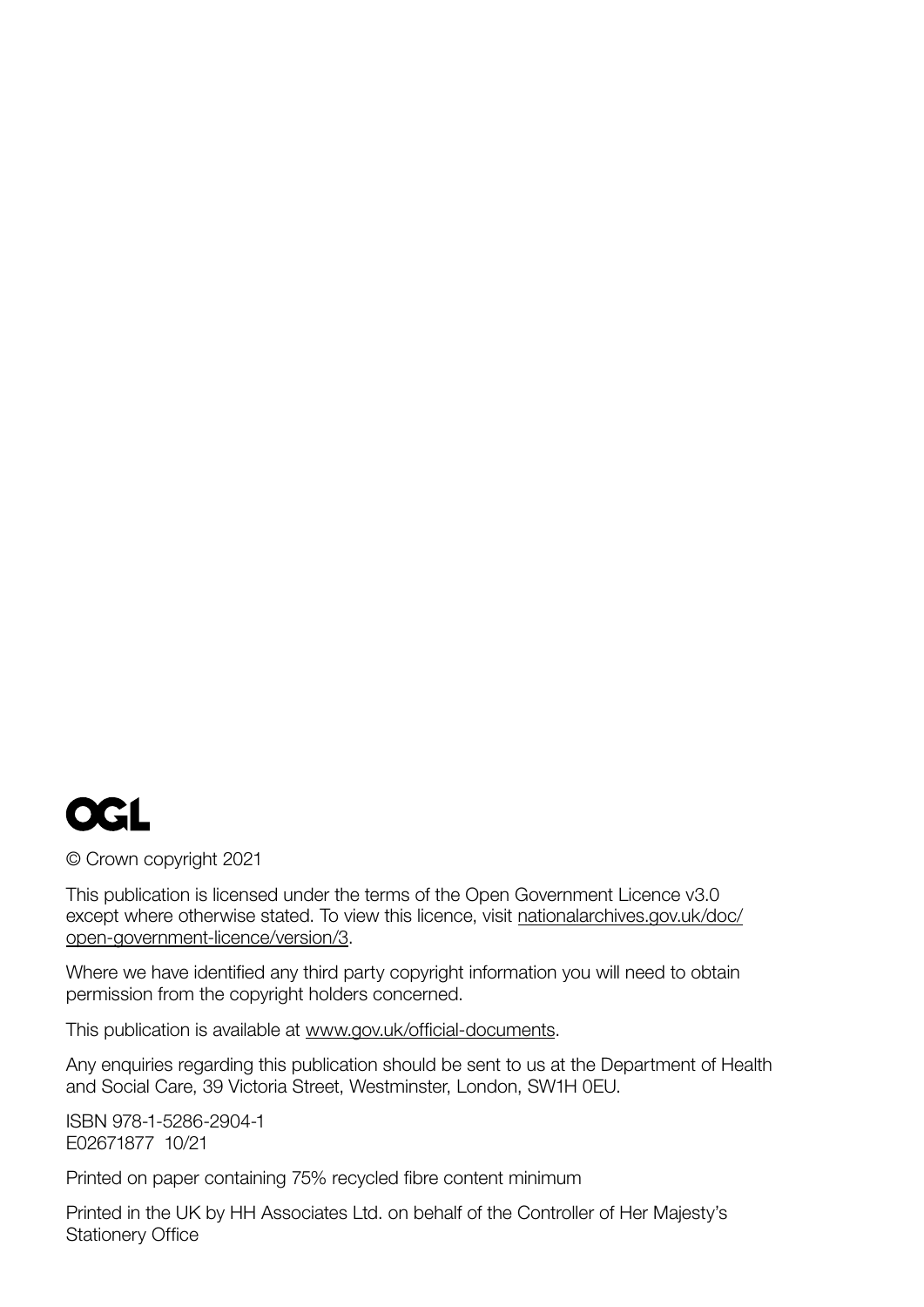## **Contents**

| Section 1: What we are talking about                                                                                                                            | 1              |
|-----------------------------------------------------------------------------------------------------------------------------------------------------------------|----------------|
| Policy area<br>1.                                                                                                                                               | 1              |
| 2.<br>Scope                                                                                                                                                     | 1              |
| Definitions<br>3.                                                                                                                                               | 3              |
| Section 2: Proposed breakdown of policy area and framework                                                                                                      | 5              |
| 4. Summary of proposed approach                                                                                                                                 | 5              |
| Detailed overview of proposed framework: legislation (primary or secondary)<br>5.                                                                               | 6              |
| Detailed overview of proposed framework: non-legislative arrangements<br>6.                                                                                     | $\overline{7}$ |
| Detailed overview of areas where no further action is thought to be needed<br>7.                                                                                | 10             |
| Section 3: Proposed operational elements of framework                                                                                                           | 11             |
| Decision making<br>8.                                                                                                                                           | 11             |
| Roles and responsibilities of each party to the framework<br>9.                                                                                                 | 13             |
| 10. Roles and responsibilities of existing or new bodies                                                                                                        | 15             |
| 11. Monitoring                                                                                                                                                  | 16             |
| 12. Review and Amendment                                                                                                                                        | 16             |
| 13. Dispute resolution                                                                                                                                          | 18             |
| Section 4: Practical next steps and related issues                                                                                                              | 20             |
| 14. Implementation                                                                                                                                              | 20             |
| Annex A – Memorandum of Understanding between the UK Government, Welsh<br>Government, Scottish Government, the Department of Health in Northern Ireland and the |                |
| Public Health Organisations in the UK on Public Health Protection and Health Security                                                                           | 22             |
| Annex B - Joint Ministerial Committee (EU Negotiations) Communique, October 2017                                                                                | 30             |
| Annex C – Terms of Reference for UK Health Protection Committee                                                                                                 | 32             |
| Annex D - Terms of Reference for the Four Nations Health Protection Oversight Group                                                                             | 35             |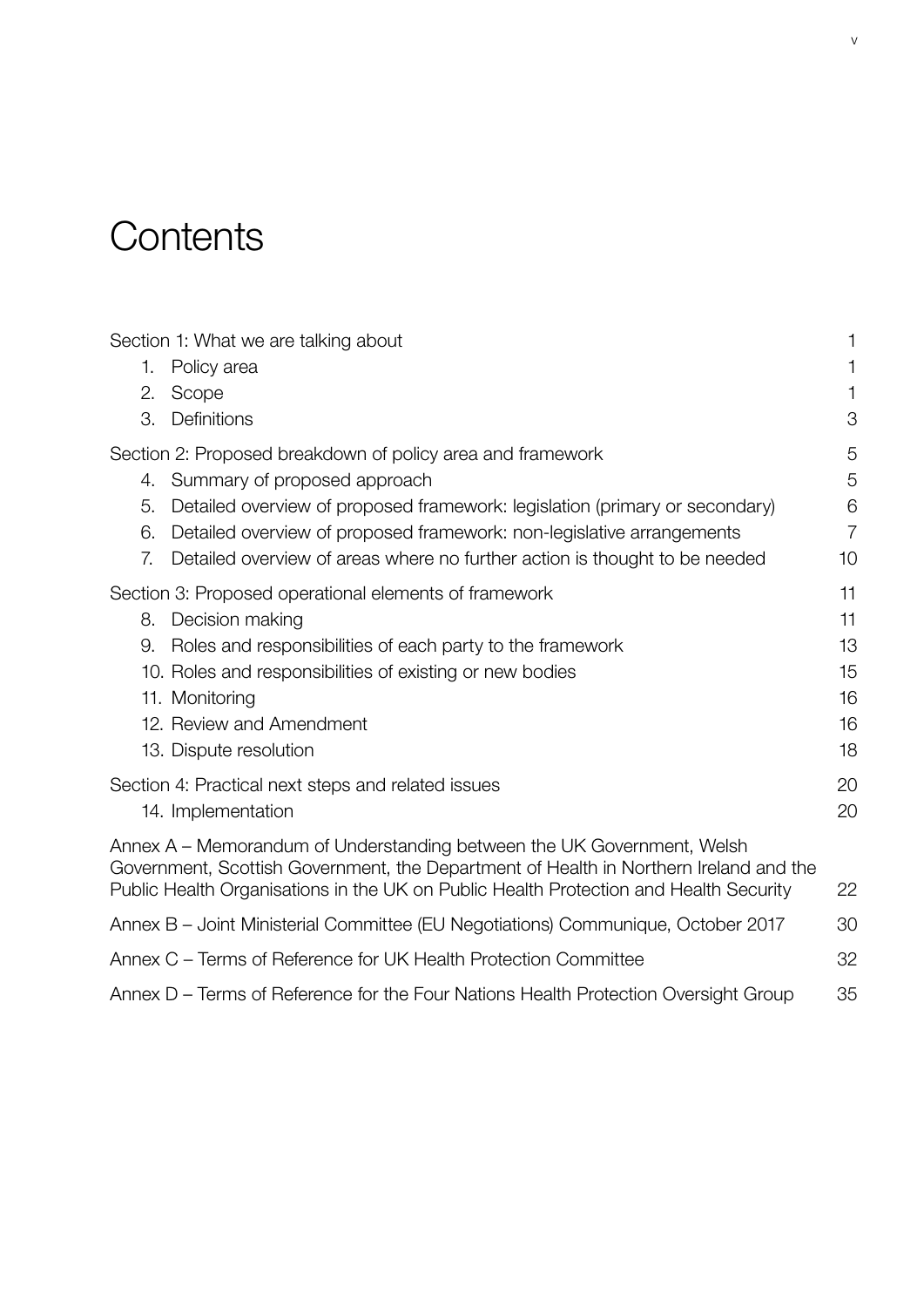## <span id="page-4-0"></span>Section 1: What we are talking about

## 1. Policy area

The policy area under consideration is the devolved competency of Public Health Protection and Health Security. This framework is intended to implement the optimum operating model and governance arrangements to strengthen strategic and operational cooperation between the UK Government (UKG), the Devolved Administrations and public health agencies of the UK.

Public Health Protection policy aims to protect populations from health threats such as communicable diseases and environmental hazards. Health Security policy aims to minimise vulnerability to acute public health events that endanger the collective health of populations living across geographical regions and international boundaries.

The framework takes an "all hazards" approach to health protection and health security, in particular it addresses the threats arising from infectious disease and non-infectious threats such as chemical and environmental hazards which cross borders. This is in line with existing national policies and the International Health Regulations (2005) (IHR).

## 2. Scope

## EU law

The elements of EU law in this area that intersect with devolved competence are:

- Decision No 1082/2013/EU of the European Parliament and of the Council of 22 October 2013 on serious cross‑border threats to health and repealing Decision No 2119/98/EC (Decision 1082).
- Regulation EC No. 851/2004 of the European Parliament and of the Council of 21 April 2004 establishing a European centre for disease prevention and control
- Commission Implementing Decision (EU) 2017/253 of 13 February 2017 laying down procedures for the notification of alerts as part of the early warning response system established in relation to serious cross border threats to health and for the information exchange, consultation and coordination of responses to such threats pursuant to Decision No 1082/2013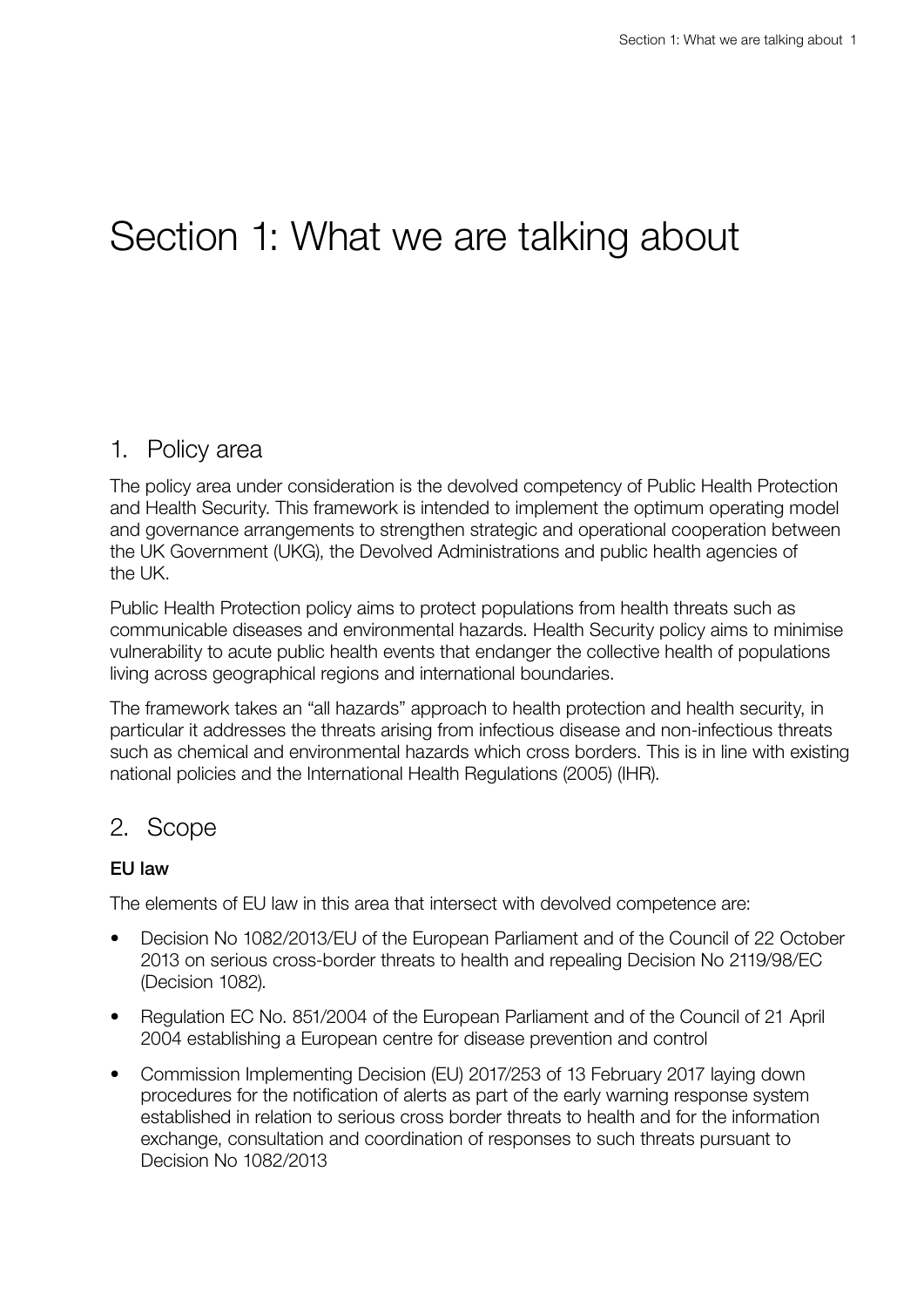- 2 Public health protection and health security framework outline agreement
- Commission Implementing Decision (EU) 2018/945 of 22 June 2018 on the communicable diseases and related special health issues to be covered by epidemiological surveillance as well as relevant case definitions

The EU law outlined above sets rules on epidemiological surveillance, monitoring, early warning of, and combating, serious cross-border threats to health, including preparedness and response planning related to those activities, in order to coordinate and complement national policies. It aims to support cooperation and coordination between Member States.

Decision 1082 establishes an EU Health Security Committee (HSC) which is an advisory group to reinforce the coordination and sharing of best practice and information on national preparedness activities at EU level. Member States consult each other within the HSC with a view to coordinating national responses to serious cross border threats to health, including events declared a public health emergency of international concern by World Health Organization in accordance with the IHR. The EU also has an early alerting system, called the Early Warning and Response System (EWRS), in which Member States are required to notify and share information relevant to newly identified serious cross‑border threats to health. When the UK was a Member State, Public Health England<sup>1</sup> (PHE) was the competent authority for the UK and was required to share surveillance data on communicable diseases and related special health issues and notify alerts on the EWRS. The UK Department of Health and Social Care also attended meetings of the HSC, with a view to coordinating the national response to a serious cross‑border threat to health and risk and crisis communication.

## UKG:DA competence and the parties to this framework

Public health protection is a devolved competency in the UK and, all four nations were required to comply with EU law on health security. Administrations agree on this description of devolved competence. To meet these obligations, the four UK nations coordinated and shared information on public health protection with PHE as the UK's national competent authority and national focal point. PHE was then responsible for sharing this information with the EU in order to meet our obligations under EU law. This included sharing information on serious cross‑border threats to health, new and emerging threats, and surveillance, and response coordination. This system also supported the UK's compliance with the IHR.

This framework will be an agreement between the UK Government, Devolved Administrations and the UK public health agencies of England, Wales, Scotland and Northern Ireland.

The UK Government and Devolved Administrations are responsible for supporting their Ministers to shape and deliver public health protection and health security policies in their respective areas. The UK public health agencies of England, Wales, Scotland and Northern Ireland are distinct delivery organisations with operational autonomy. They remain accountable to their respective Ministers and advise and support the UK Government and the Devolved Administrations, through the provision of scientific expertise and the delivery of specialist public health services.

## International obligations

The IHR is an international treaty between 196 countries requiring all World Health Organization (WHO) Member States to work together for global health security. Through IHR, countries have agreed to build their capacities to detect, assess and report public health events. WHO plays the coordinating role in IHR and, together with its partners, helps countries to build their capabilities. IHR also includes specific measures at ports, airports

<sup>1</sup> The UK Health Security Agency (UKHSA) brought together PHE, NHS Test and Trace and the Joint Biosecurity Centre into a single organisation from 1 April 2021.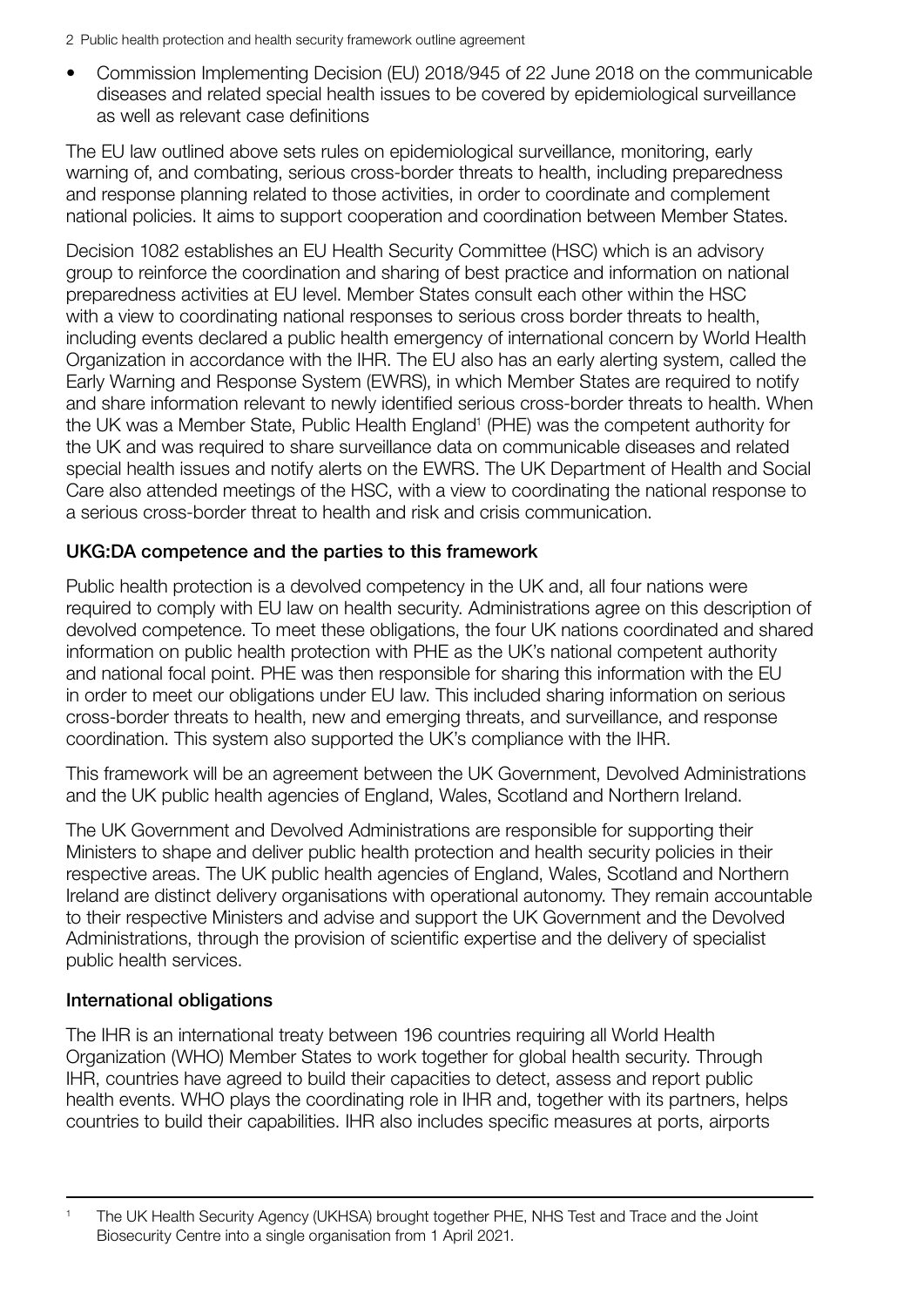<span id="page-6-0"></span>and ground crossings to limit the spread of health risks to neighbouring countries, and to prevent unwarranted travel and trade restrictions so that traffic and trade disruption is kept to a minimum.

The UK has also concluded negotiations with the EU on our future health security relationship. Title 1 of Part 4 (Thematic Cooperation) of the Trade and Cooperation Agreement (TCA)2 supports effective arrangements and information sharing between the UK and the EU in the event of a serious cross-border threat to health which spreads or entails a risk of spreading across the borders of at least one EU Member State and the UK. TCA also includes a mutual obligation on the UK and the EU to inform each other of such threats and enables the UK to request access to EWRS in respect of a such a threat, so that the UK, the EU institutions and EU Member States can exchange information, assess public health risks and coordinate measures that may be required to protect public health. The EU may also invite the UK to participate in a committee of the Member States for the purposes of supporting the exchange of information and of coordination in relation to the threat. Finally, TCA makes provision for cooperation on scientific and technical matters between the UK and the European Centre for Disease Prevention and Control (ECDC), including by concluding an MoU.

UKHSA has been designated to act as the UK's Focal Point under the terms of TCA.

As this policy area intersects with the EU‑UK Trade and Cooperation Agreement, topics relevant to the framework may be considered from time to time by the Partnership Council<sup>3</sup>. Where a UK‑EU meeting agenda includes an item concerning implementation in an area of devolved competence, such as health protection, UKG will facilitate Devolved Administration attendance of a similar level to that of the UKG representatives with final discretion as to the UK delegation a matter for the UK co‑chair. UKG should engage the Devolved Administrations as fully as possible in preparation for these meetings regardless of attendance, and on all relevant implementation matters.

#### *The Protocol on Ireland/Northern Ireland*

The Protocol on Ireland/Northern Ireland sets out the arrangements agreed between the UK Government and European Union in relation to those areas where, although remaining within the UK's customs territory, Northern Ireland will remain aligned with the EU on goods (including certain laws for VAT on Goods) and applies EU Tariffs in Northern Ireland, except for movements falling within the customs regime of the United Kingdom. This framework is not impacted by the Northern Ireland Protocol.

## 3. Definitions

Definitions for the key terms in this policy area are as follows:

- '*Public Health Protection*' means protecting individuals, groups and populations from infectious disease and non‑infectious public health threats including radiation, chemical and environmental hazards.
- '*Health Security*' means the activities required, both proactive and reactive, to minimise vulnerability to acute public health events that endanger the collective health of populations living across geographical regions and international boundaries.

<sup>&</sup>lt;sup>2</sup> [https://assets.publishing.service.gov.uk/government/uploads/system/uploads/attachment\\_data/](https://assets.publishing.service.gov.uk/government/uploads/system/uploads/attachment_data/file/948119/EU-UK_Trade_and_Cooperation_Agreement_24.12.2020.pdf) [file/948119/EU-UK\\_Trade\\_and\\_Cooperation\\_Agreement\\_24.12.2020.pdf](https://assets.publishing.service.gov.uk/government/uploads/system/uploads/attachment_data/file/948119/EU-UK_Trade_and_Cooperation_Agreement_24.12.2020.pdf)

<sup>&</sup>lt;sup>3</sup> There is currently no Specialised Committee for Health Security, however under Article INST.1: (4)(g) of the TCA, the Partnership Council could establish one in future. In this scenario, the same principles for DA involvement in the Partnership Council should be applied to any future specialised committee on health security.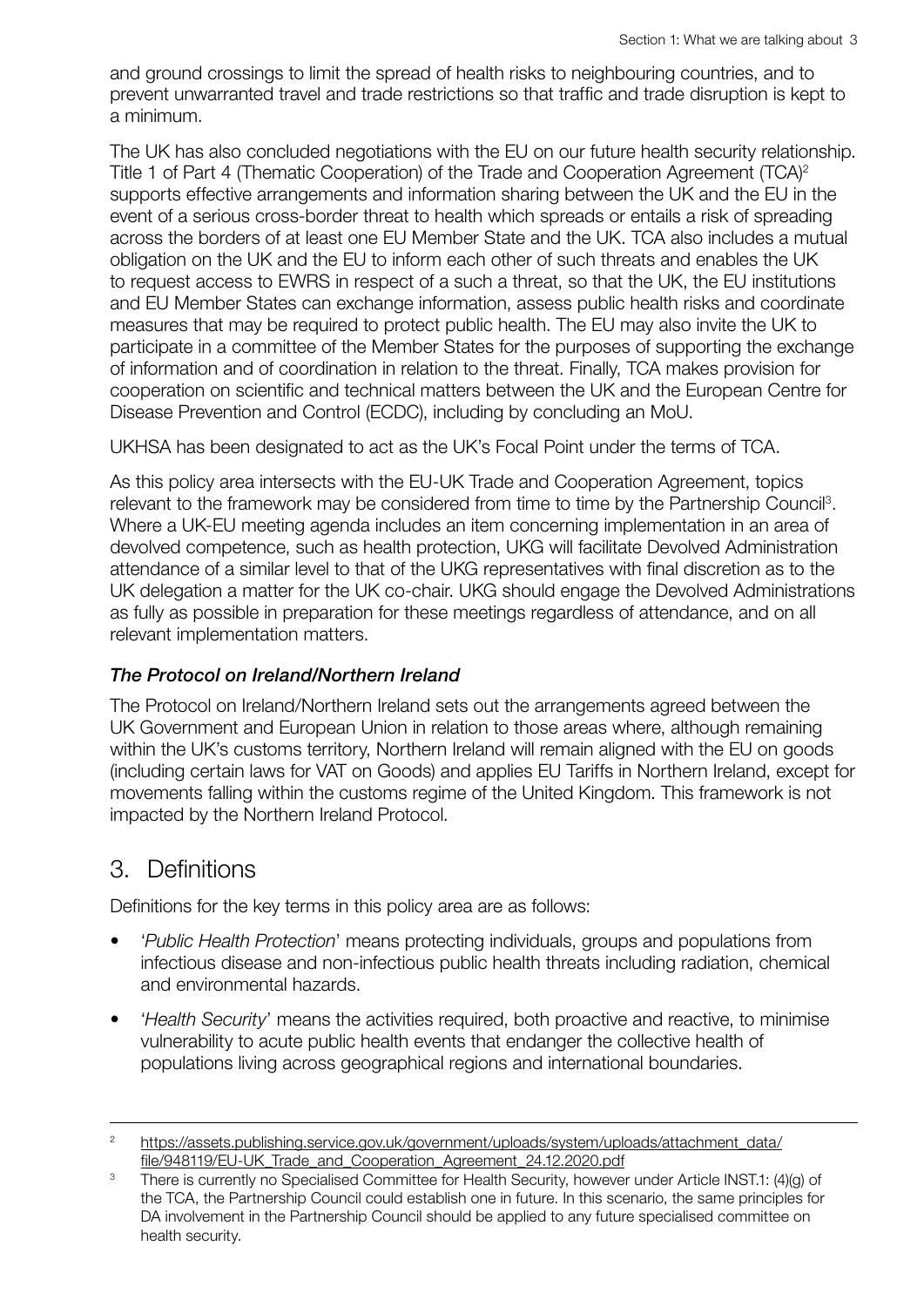• *'Serious cross-border threat to health'* means a life-threatening or otherwise serious hazard to health of biological, chemical, environmental or unknown origin which spreads or entails a significant risk of spreading across the borders of at least one Member State and the United Kingdom, or may necessitate a coordinated response by the UK authorities in order to ensure a high level of human health protection. This definition includes events that may constitute public health emergencies of international concern under the IHR and is aligned with the definition of serious cross‑border threat to health agreed between the UK and the EU for the purposes of TCA.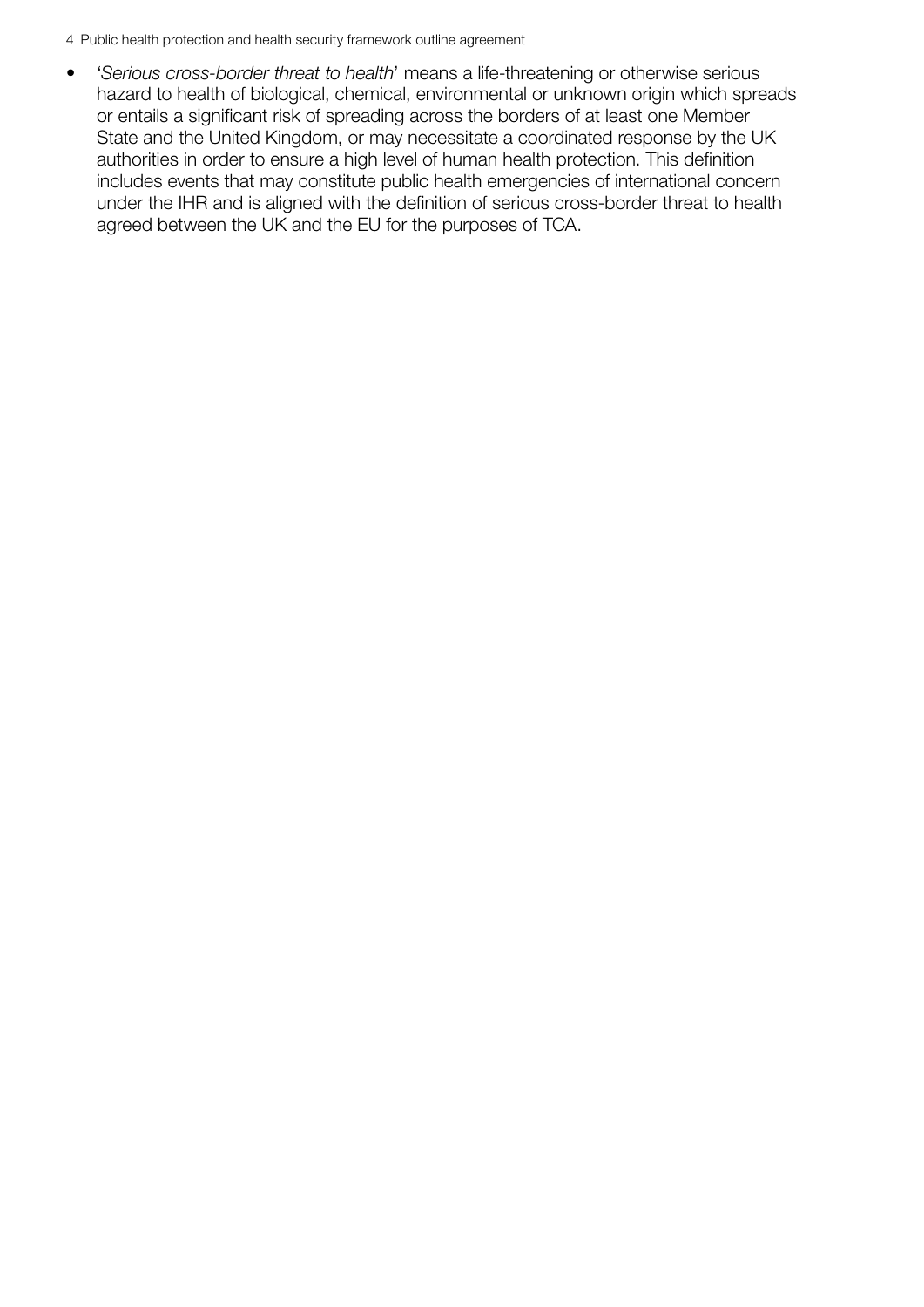## <span id="page-8-0"></span>Section 2: Proposed breakdown of policy area and framework

## 4. Summary of proposed approach

Following discussion between UKG, Devolved Administrations and the UK public health agencies of England, Wales, Scotland and Northern Ireland on the goal of this work, and the most appropriate vehicles for implementing it, it has been decided that both legislative and non‑legislative mechanisms are necessary to underpin the framework.

## Legislation

The Health Security (EU Exit) Regulations 2021<sup>4</sup>, which came into force on 1 September 2021, use the powers conferred by section 8(1) of, and paragraph 21 of Schedule 7 to the European Union (Withdrawal) Act 2018 to address failures of retained EU law related to health security. The Regulations establish a standalone regime which will ensure all parts of the UK continue to coordinate on data sharing, epidemiological surveillance, and their approach to the prevention and control of serious cross‑border threats to health. The Regulations also support the implementation of the UK's arrangements with the EU for cooperation on health security under TCA in exercise of the powers conferred by section 31 of the European Union (Future Relationship) Act 2020.

## Non‑legislative agreement

There is also a non-legislative agreement, by way of a Memorandum of Understanding (MoU)", between administrations to strengthen cooperation on public health protection and health security. The MoU can be found at Annex A. The MoU includes:

- Communication and coordination of health protection activities, including policy development, public campaigns and messaging and expert committees
- Principles for coordinated use of mutual aid
- International engagement
- Workforce
- Education and Training
- Research
- Data and Intelligence

<sup>4</sup> <https://www.legislation.gov.uk/uksi/2021/877/contents/made>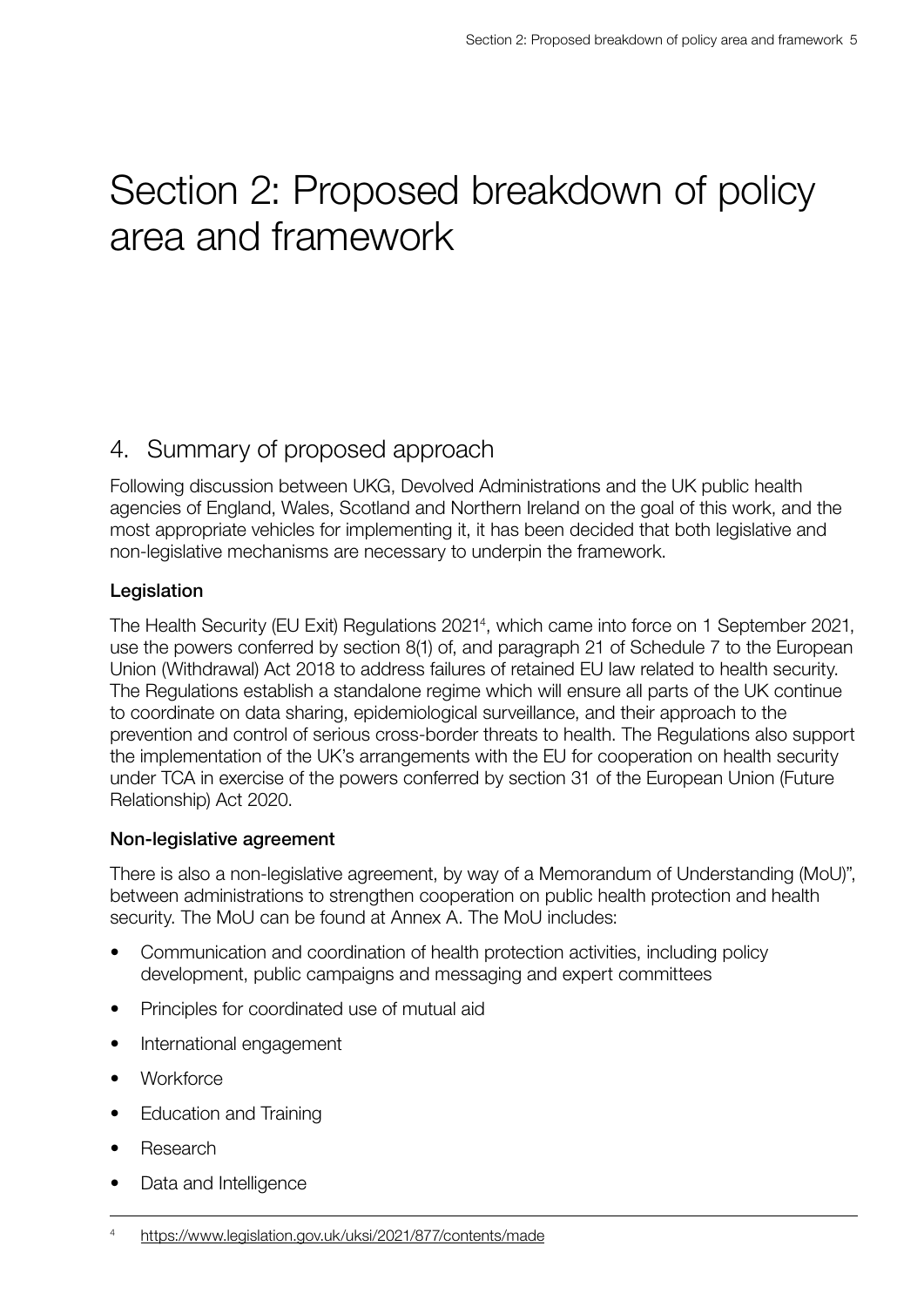<span id="page-9-0"></span>The framework's operation will be underpinned by a work programme, which has been agreed by the UK Health Protection Committee.

It is aligned with, and complementary to the Health Security (EU Exit) Regulations detailed above.

#### JMC(EN) Frameworks Principles

UKG and Devolved Administrations and the UK public health agencies of England, Wales, Scotland and Northern Ireland agree that the approach summarised above is necessary according to Section 1 of the JMC(EN) Frameworks Principles (see Annex B for the full list of principles):

- b) ensure compliance with international obligations;
- c) ensure the UK can negotiate, enter into and implement new trade agreements and international treaties;
- f) safeguard the security of the UK.

The reasons this policy area falls within these principles are (b) due to the continued obligation to comply and best operate within the IHR and TCA, (c) because UK‑wide coordination on health security will be required to negotiate, enter into and implement international treaties in this area and f) to protect the UK from serious cross‑border threats to health.

## 5. Detailed overview of proposed framework: legislation (primary or secondary)

## Scope

It was agreed by UKG, Devolved Administrations and the UK public health agencies of England, Wales, Scotland and Northern Ireland that legislation was required in order to correct deficiencies in retained EU law related to health security in a number of areas.

EU law on health security sets rules on epidemiological surveillance, monitoring, and for the early warning and combating of serious cross‑border health threats. This includes rules on preparedness and response planning related to those activities in order to coordinate and complement member States' responses to such threats. Its objective is to support cooperation and coordination between member States to improve the prevention and control of severe human disease across the borders of member States and to combat other serious cross border threats to health. In doing so it aims to contribute to a high level of public health protection in the EU. However, following the end of the Transition Period, EU law no longer operates effectively to coordinate functions or set rules for those purposes in the UK. Therefore, to ensure that these coordination functions and rules continue to support a high level of health protection across the UK, the functions previously exercised by the EU on behalf of the member States have been modified by the Health Security (EU Exit) Regulations 2021. The Regulations transfer these functions to a new UK Health Protection Committee and to the UK Health Security Agency (UKHSA), acting in cooperation with the public health agencies for the other parts of the UK. By transferring the coordination functions previously carried out by the EU to the Committee and UKHSA, the UK will maintain its ability to detect, prepare for and respond to serious cross‑border health threats. The Regulations also support implementation of the health security part of the TCA by enabling effective future working and information sharing between the UK and the EU in the event of a serious cross-border health threat affecting the UK and an EU member State.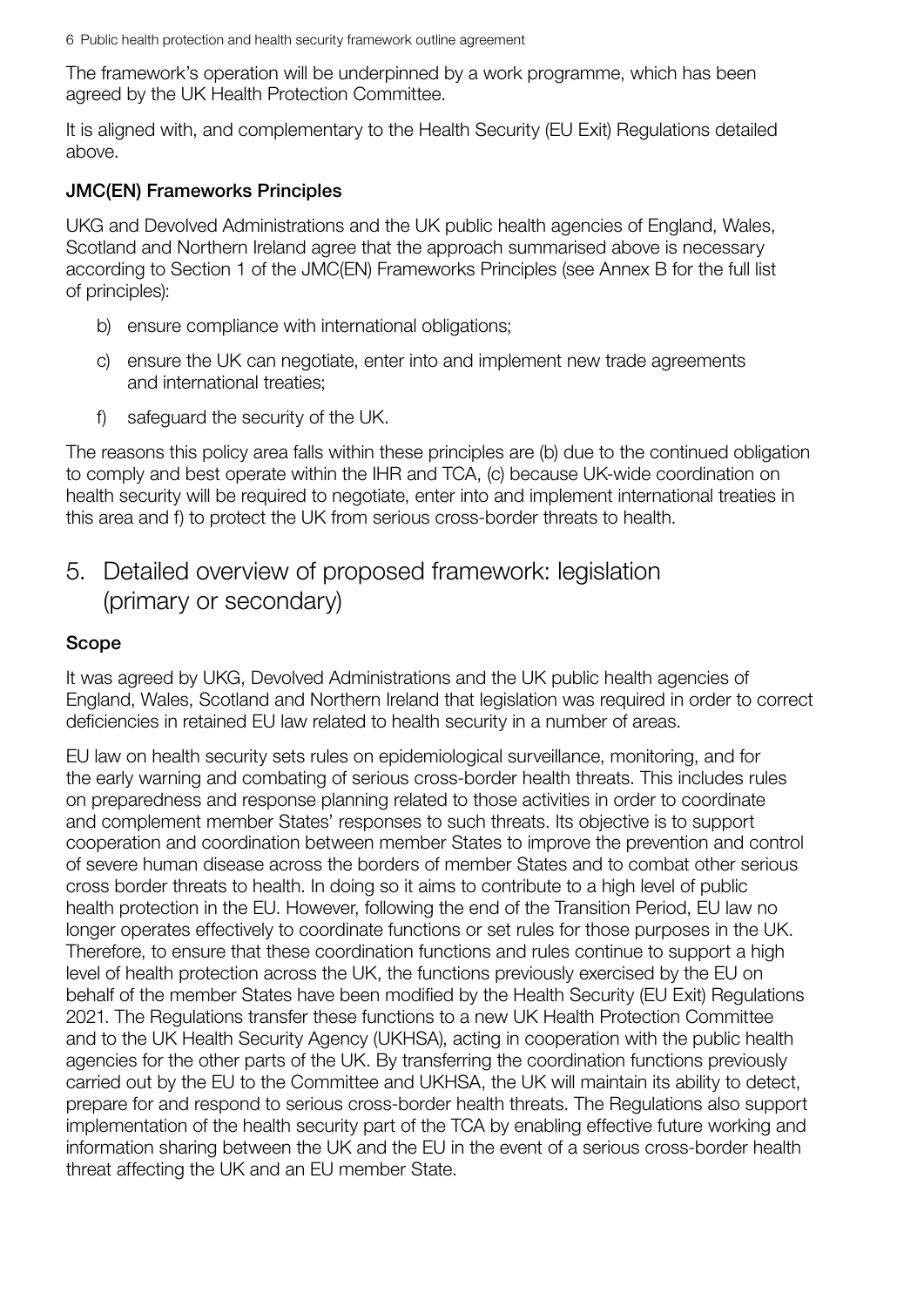<span id="page-10-0"></span>The Regulations do not prevent a Devolved Government from undertaking additional surveillance for health protection purposes in their own jurisdiction should they so wish. The legislation is intended to ensure the continued sharing of comparable and compatible information with respect to serious cross‑border threats to health for the purposes of coordination and collaboration. In other areas, it will still allow for divergence in the public health measures put in place by devolved nations.

## Legislative vehicle

The Health Security (EU Exit) Regulations 2021.

## 6. Detailed overview of proposed framework: non‑legislative arrangements

The parties to this work have agreed that an MoU will be used to complement the Health Security (EU Exit) Regulations and enhance collaboration in other areas. The MoU establishes the approved approach to cooperation by the Parties and details the dispute avoidance and resolution mechanism, a review and amendment mechanism and a joint approach to international engagement.

## **Contents**

UKG, Devolved Administrations and the UK public health agencies of England, Wales, Scotland and Northern Ireland have jointly decided that the MoU should cover the following areas:

## *General Principles*

The Parties will:

- a) Secure a high level of public health protection at UK level through effective liaison, partnership working and communication between the Parties;
- b) Support efficient communication between the Parties by ensuring key contact points are kept up to date and any changes communicated to the Parties in a timely manner.

## *Communication and coordination of health protection activities, including policy development, public campaigns and messaging and expert committees*

The Parties agree to strengthen UK‑level communication and coordination, working closely on individual or related issues regarding the prevention and control of serious cross‑border threats, including in the following areas:

- a) Health protection activities, including:
	- i. Surveillance and early alerting;
	- ii. Risk assessment;
	- iii. Situational reporting;
	- iv. Sharing of data, information and intelligence to support emergency response.
- b) Public campaigns and messaging;
- c) Health security expertise pertinent to mitigating new, emerging or future public health threats, including cybersecurity;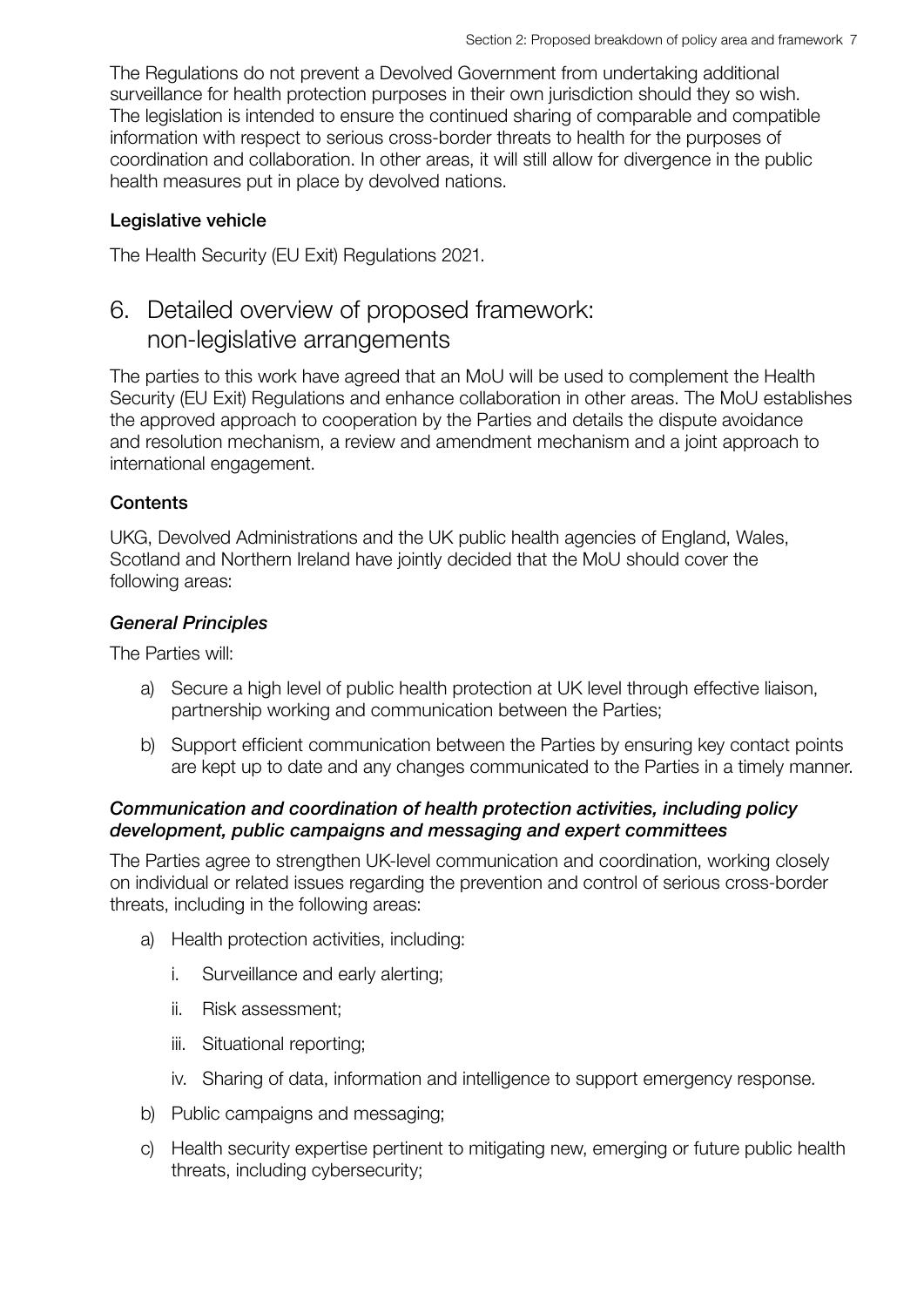- d) Secretariats for expert committees, reflecting the differing capacities and expertise of the Parties;
- e) Engagement relating to development of national public health policy and strategy.

The Parties commit to early engagement and strengthened coordination on health protection policy issues of shared strategic importance, including national policy in relation to any the above.

## *Mutual Aid*

The Parties acknowledge the importance of mutual aid arrangements to the maintenance of resilient and high‑quality public health protection functions in the UK. The accepted principles are intended to ensure a coordinated approach to mutual aid on a UK‑wide basis, acknowledging the differing public health protection capabilities and thresholds of each nation. The approach will be underpinned by the framework's governance structure that will provide a timely and flexible mechanism for decision‑making.

## *International obligations and engagement*

The Parties recognise that the UK is a signatory to the IHR and to TCA. As international relations are reserved to UKG, the Department of Health and Social Care retains overall policy responsibility for the formulation of UK policy. However, as health protection is a devolved responsibility, implementation of international obligations in this area on a UK wide basis required a coordinated approach by the 4 nations and this will be reflected in the Health Security (EU Exit) Regulations, the MoU and the development of any relevant areas of the work programme.

DHSC will involve the Devolved Administrations fully in discussions about the formulation of UK‑wide policy in relation to public health protection and health security and will look to agree stances.

The Parties will strengthen coordination in other areas, including:

- a) Developing UK‑wide approaches to public health protection issues and that require engagement with international partners, including World Health Organisation (WHO) Euro, European Centre for Disease Prevention and Control (ECDC) and EU Member States.
- b) The identification of further opportunities for engagement with international partners, acknowledging and where appropriate, building upon any existing commitments that the Parties may have.

## *Workforce*

The Parties will work together to undertake workforce planning and address strategic public health protection workforce challenges for the UK.

To strengthen resilience of the health protection workforce at UK level, the Parties will:

- a) Ensure a mechanism exists to identify and address shared strategic workforce planning challenges and opportunities;
- b) Ensure a shared focus on competence in relation to knowledge, skills and expertise of the public health protection workforce.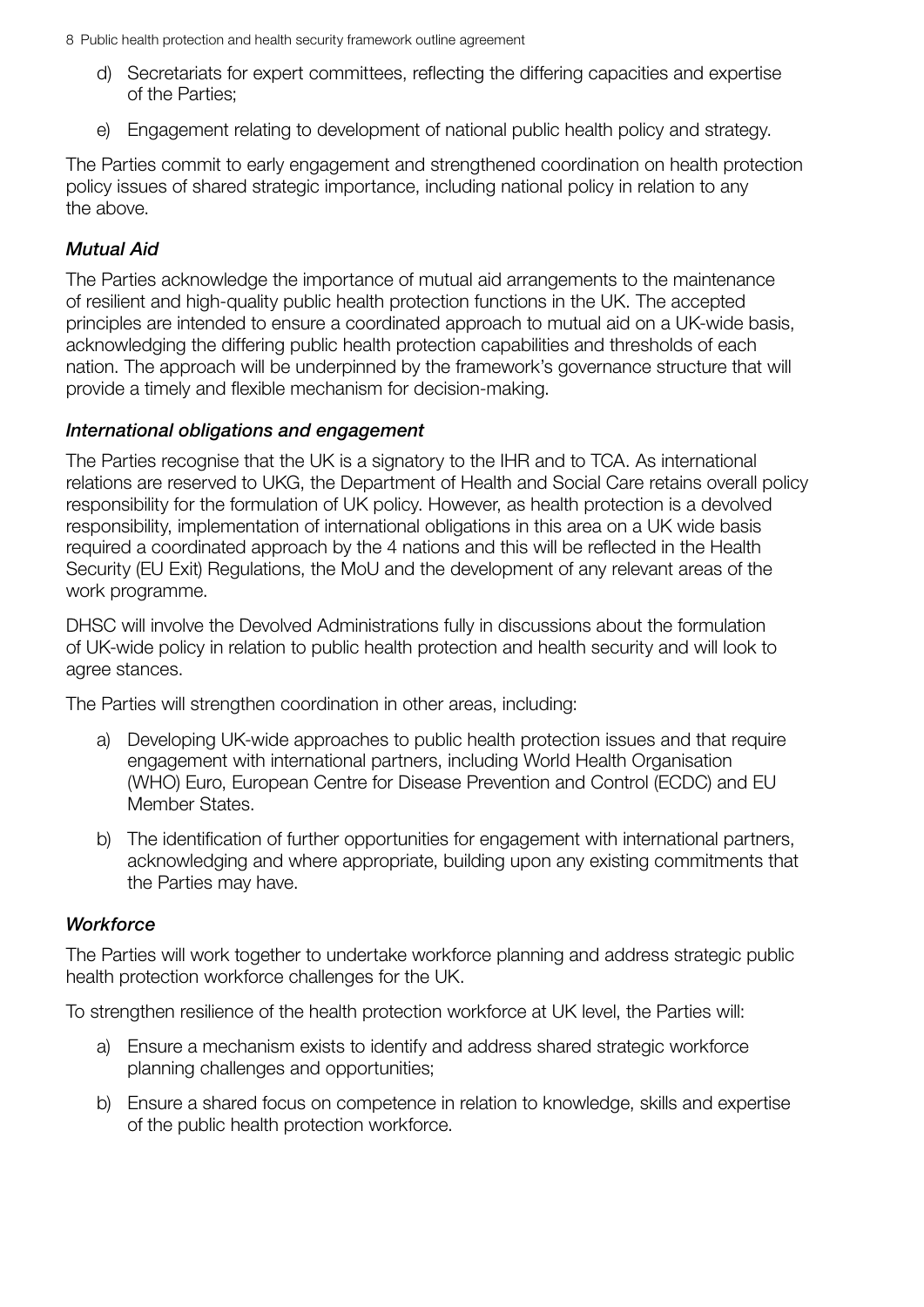#### *Education and training*

Approaches to education and training will be underpinned by the principle of joint recognition of training programmes relating to public health protection across the UK Government, Devolved Administrations and UK public health agencies.

The Parties aim to improve their collective approach to education and training through:

- a) Facilitating access to education and training opportunities, including exchange placements, on a UK‑wide basis;
- b) Where possible, removing barriers to access or participation in training and education in each nation;
- c) Working collaboratively to develop education, training and career development opportunities, including for 'enhanced practice'.

#### *Research*

The Parties recognise the respective research governance frameworks of other countries, including international frameworks.

The Parties aim to facilitate greater access to academic resources, including intellectual and technical resources, on a UK‑wide basis, where the research capabilities of any Party could be enhanced through such collaboration, and where these resources are not available (or available on a limited basis) in any one nation but available in another.

The Parties aim to strengthen coordination of UK‑level approaches to research and scientific collaboration, focusing on the following areas:

- a) Closer alignment of national research and scientific strategies;
- b) Research collaborations between the Parties, including joint funding applications where appropriate, in areas of shared scientific interest;
- c) Coordinating UK‑level approaches to research collaborations with international partners, in areas of shared scientific interest;
- d) Ensuring a systematic approach to dissemination of research outputs and resources of potential interest to UK partners.

#### *Data and intelligence*

The Parties will:

- a) ensure that data and intelligence on public health functions continue to operate effectively for the benefit of the whole of the UK;
- b) maintain a high level of cooperation on data and intelligence sharing to support health protection activities in relation to communicable and non‑communicable serious cross‑border threats to health.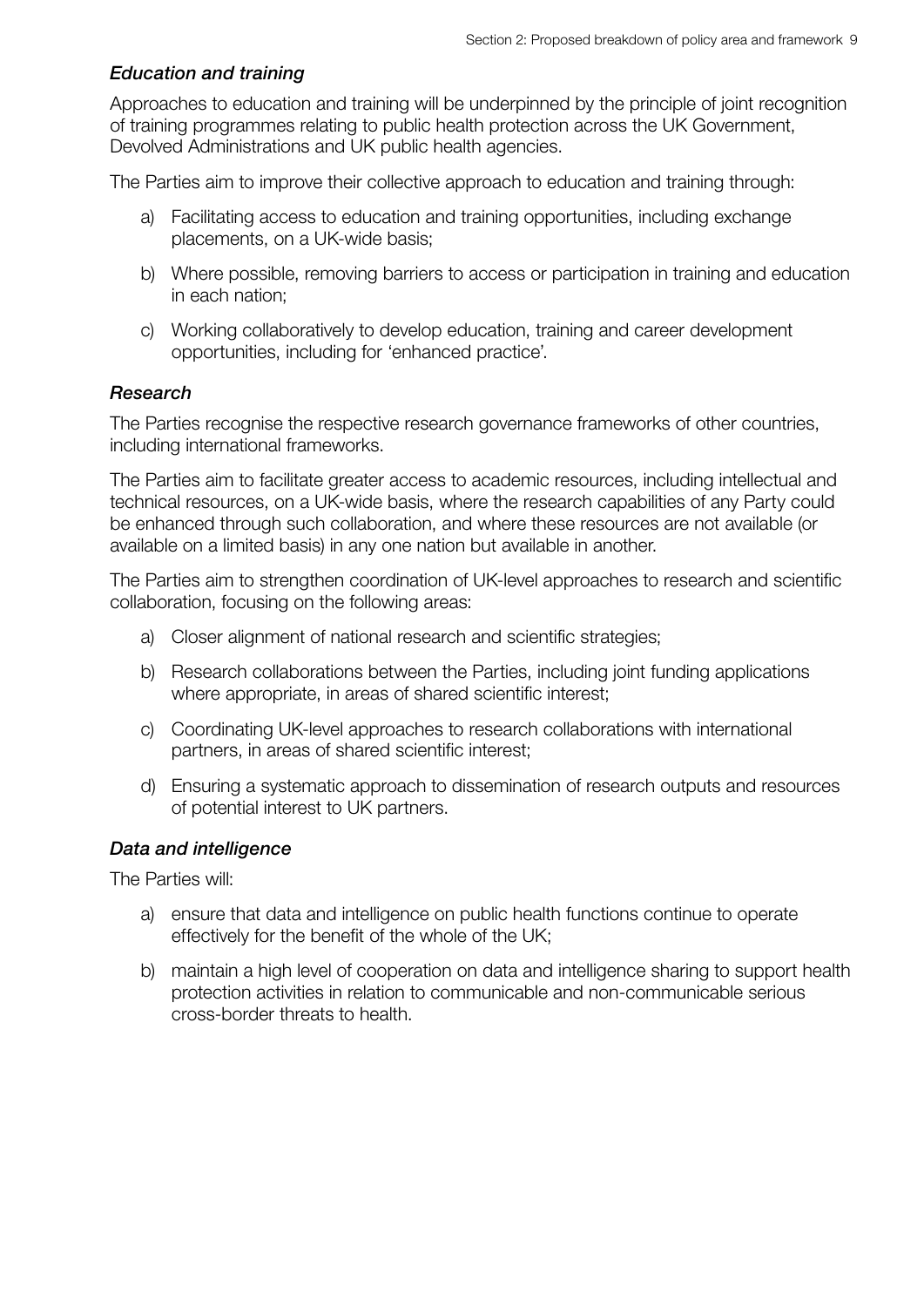<span id="page-13-0"></span>The MoU and the areas of cooperation will be kept under review.

Agreed outcomes of the ongoing intergovernmental relations review will be reflected in this framework.

7. Detailed overview of areas where no further action is thought to be needed

N/A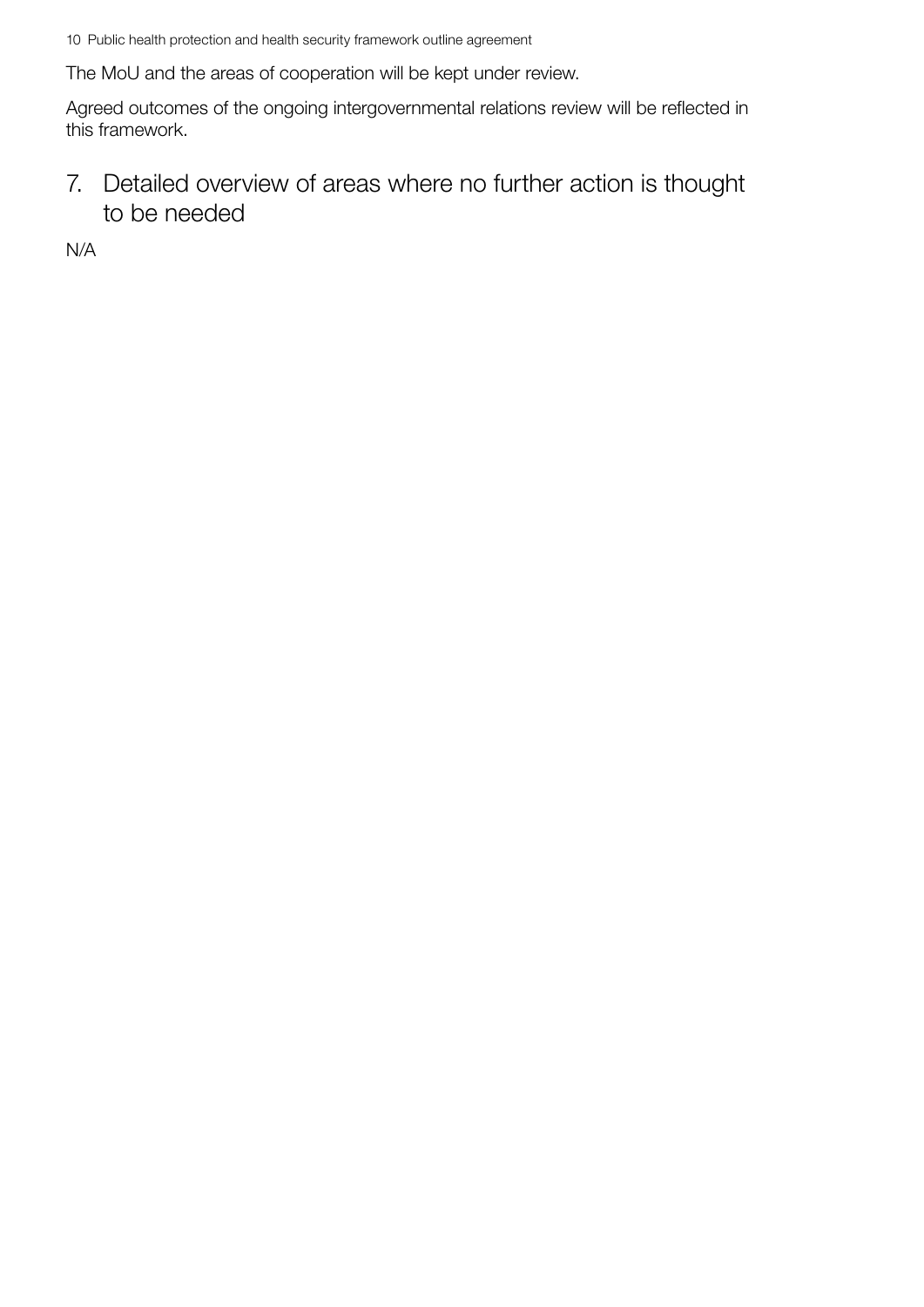## <span id="page-14-0"></span>Section 3: Proposed operational elements of framework

## 8. Decision making

## Key joint decisions that will be made through this framework

Once the framework is in operation, the key joint decisions that will or could be taken by the parties to this framework are:

- Informing of Policy decisions
- Technical/Operational decisions
- Resolution of issues
- Referring issues to the overarching dispute avoidance and resolution mechanism outlined in the MoU on Devolution
- Reviewing and amending the framework

## Decision‑making fora

The framework will be governed through a tiered system of Senior Official, Strategic and Operational fora. It shall comprise of representatives from the UK Department of Health and Social Care, the Devolved Administrations and the UK public health agencies, which constitute the eight parties to the framework. The parties shall meet in different configurations depending on the matters under discussion and shall be represented by a rotating chair.

The tiered approach has been adopted in recognition that public health protection and health security relies on technical and policy input and that despite being a devolved competency, requires four-nation coordination for the purposes of protecting UK security and ensuring that we continue to be able to meet international obligations and engagement. The governance structure respects the principles of subsidiarity whilst acknowledging the importance of shared fora and work programmes across the four nations.

The main forum for operational level discussion and decision-making will be the Four Nations Health Protection Oversight Group. This group will progress the implementation and delivery of the framework, the associated MoU and the programme of work that will be established. It will be responsible for monitoring work relevant to the framework that has been delegated for delivery, for example, to public health protection policy teams in UK Government and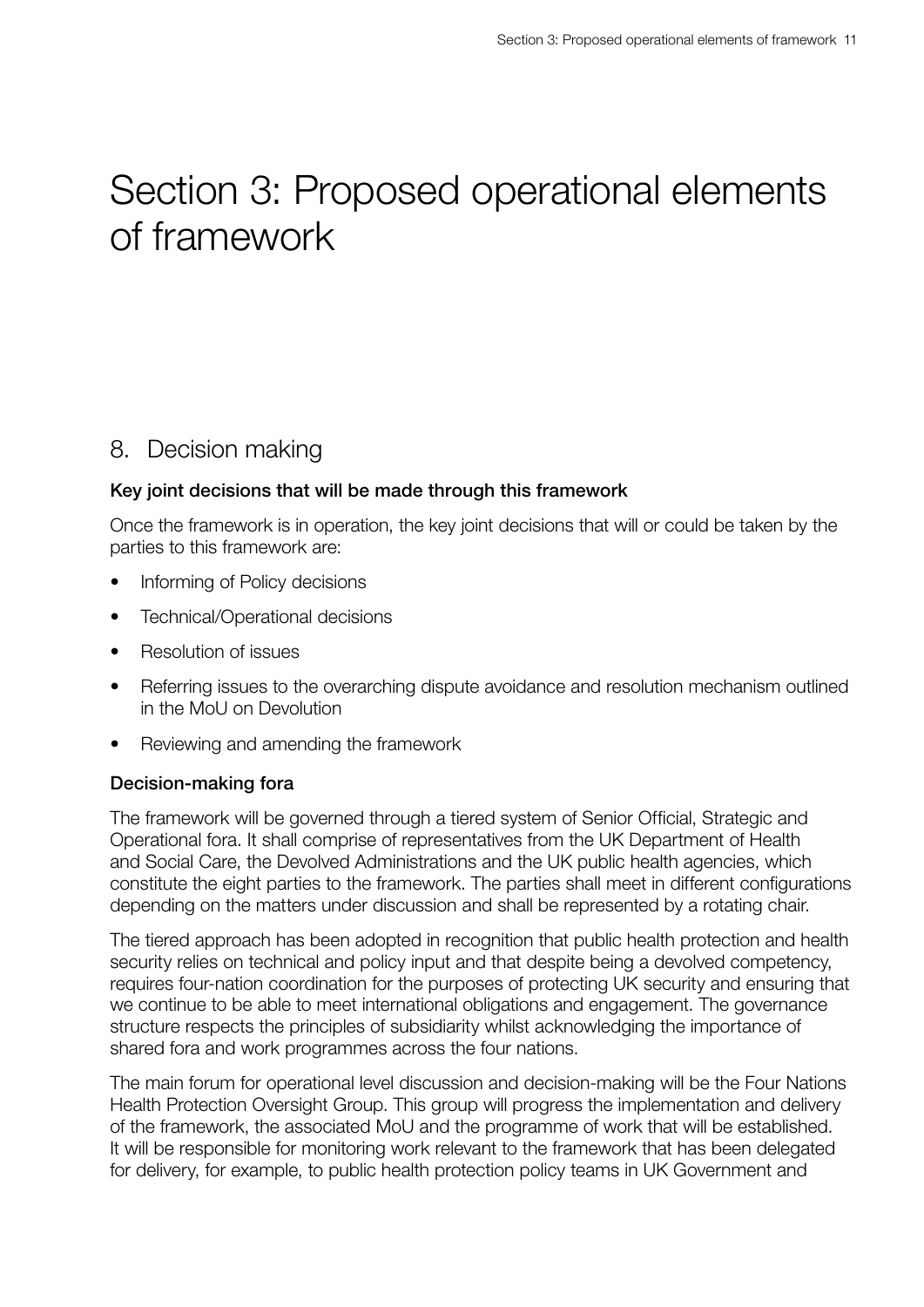the Devolved Administrations, or to the four nation's technical forums which consist of representatives from all four UK public health organisations. Terms of Reference for this group(s) are set out in Annex D.

The Operational Tier, carried out by the Four Nations Health Protection Oversight Group, will:

- a) Collate quarterly information on meetings held between the Parties relevant to this framework, including for the delivery of work programmes. The Group may request information on attendance; the nature of discussions and updates from operational or delivery groups associated with implementation of specific areas of the framework or associated work programme.
- b) Establish technical fora that are temporary and/or subject to change, reflecting the nature of work programmes.
- c) Make decisions related to technical or operational activities relevant to four nation cooperation conducted under this framework.

The main forum for strategic level discussion and decision-making will be the UK Health Protection Committee. The UK Health Protection Committee will be the senior level group responsible for monitoring the application of the framework and assuring its delivery. The Four Nations Health Protection Oversight Group will be accountable to the UK Health Protection Committee. Terms of Reference for this group(s) are set out in Annex C.

The Strategic Tier, which will be carried out by the UK Health Protection Committee, will:

- a) Collate information on meetings relevant to this framework held between the Parties, including strategic decisions, and request information on attendance; the nature of discussions and work programmes updates.
- b) Make decisions related to policy or strategic activities relevant to four nation cooperation conducted under this framework.

For the proposed governance structure to operate most effectively, it is envisaged that recommendations for the majority of proposals will be agreed at official level. It is therefore essential that an appropriate evidence base is developed at this level. The development of the evidence base could be carried out through:

- Commissioning evidence from analysts
- Commissioning advice from legal teams
- Seeking advice from external bodies
- Engagement with industry (possibly through consultations, working groups etc)

Where evidence is being gathered this will be shared between administrations.

In addition to the UK Health Protection Committee, the UK CMO Group will act as an additional senior level body in the decision-making process. The UK Health Protection Committee will be accountable to the UK CMOs. With respect to this framework, the UK CMOs will:

- a) Collate annual information on meetings relevant to this framework held between the Parties and request supplementary information on attendance; the nature of discussions and decisions taken; and whether, and to what extent, the dispute resolution mechanism has been utilised.
- b) Adopt decisions in respect of any CMO matters which this agreement or any supplementing agreement provides
- c) Consider any matter of common interest relating to an area covered by the framework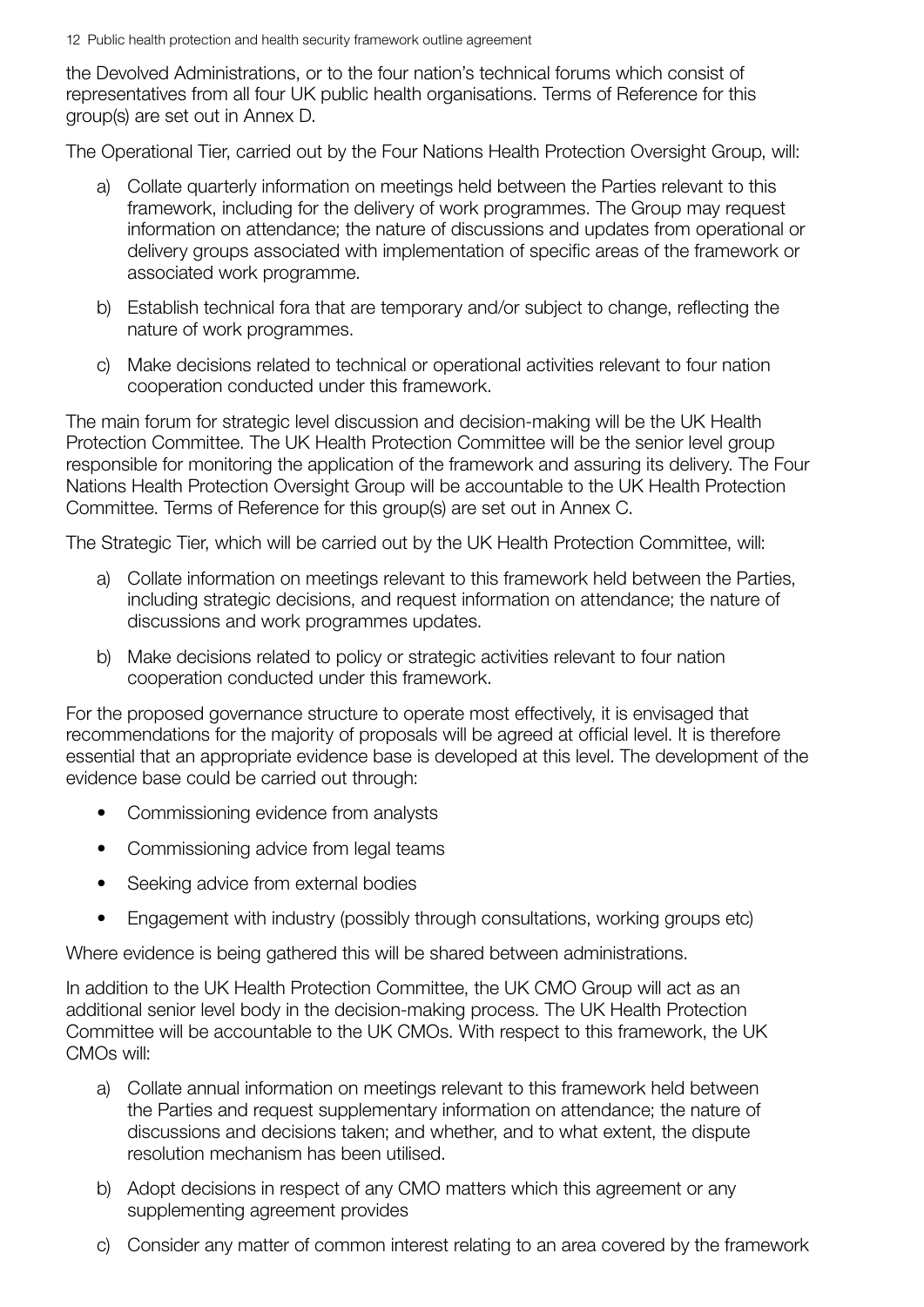## <span id="page-16-0"></span>Governance



#### **Disagreements**

The parties to this framework have decided that if there is a disagreement, every effort will be made to resolve the matter at the lowest possible level. The intention is to resolve the majority of issues through either the Four Nations Health Protection Oversight Group, or the UK Health Protection Committee, depending on the nature of the disagreement (policy or technical), only seeking the views of senior officials where necessary. Disagreement will only be escalated to Ministers where a decision at official level cannot be reached.

Differences may be resolved either by a decision to adopt a UK wide approach or a "decision to disagree" with a commitment to manage divergence on specific issues. If an issue can't be resolved, parties will follow the dispute resolution process outlined in section 13 of this document.

Any issues between parties will be recorded as this may help to inform the Review and Amendment process when it is next conducted.

## 9. Roles and responsibilities of each party to the framework

The following sets out the role and responsibilities of Government and the UK public health agencies and ministers in this framework.

#### UK Government and Devolved Administrations

Hold day‑to‑day discussions on the policy covered by the framework and inform and advise Ministers with the rationale for the approach taken within a policy area (e.g. a UK/GB-wide approach), or why divergent policies may be necessary. Officials across administrations should convene to discuss policy issues as appropriate and to keep colleagues regularly informed of any ramifications that policy will have across administrations. If a decision cannot be reached by officials at a working level, issues can be escalated to senior officials in line with the framework's dispute avoidance and resolution mechanism.

Senior officials (e.g. Deputy Directors and Directors) provide strategic direction on the policy areas governed by the framework. Key operational decisions tend to be taken by senior officials working within the UK public health agencies as they are responsible for delivery, however on occasion such decisions may also be taken by officials working for UK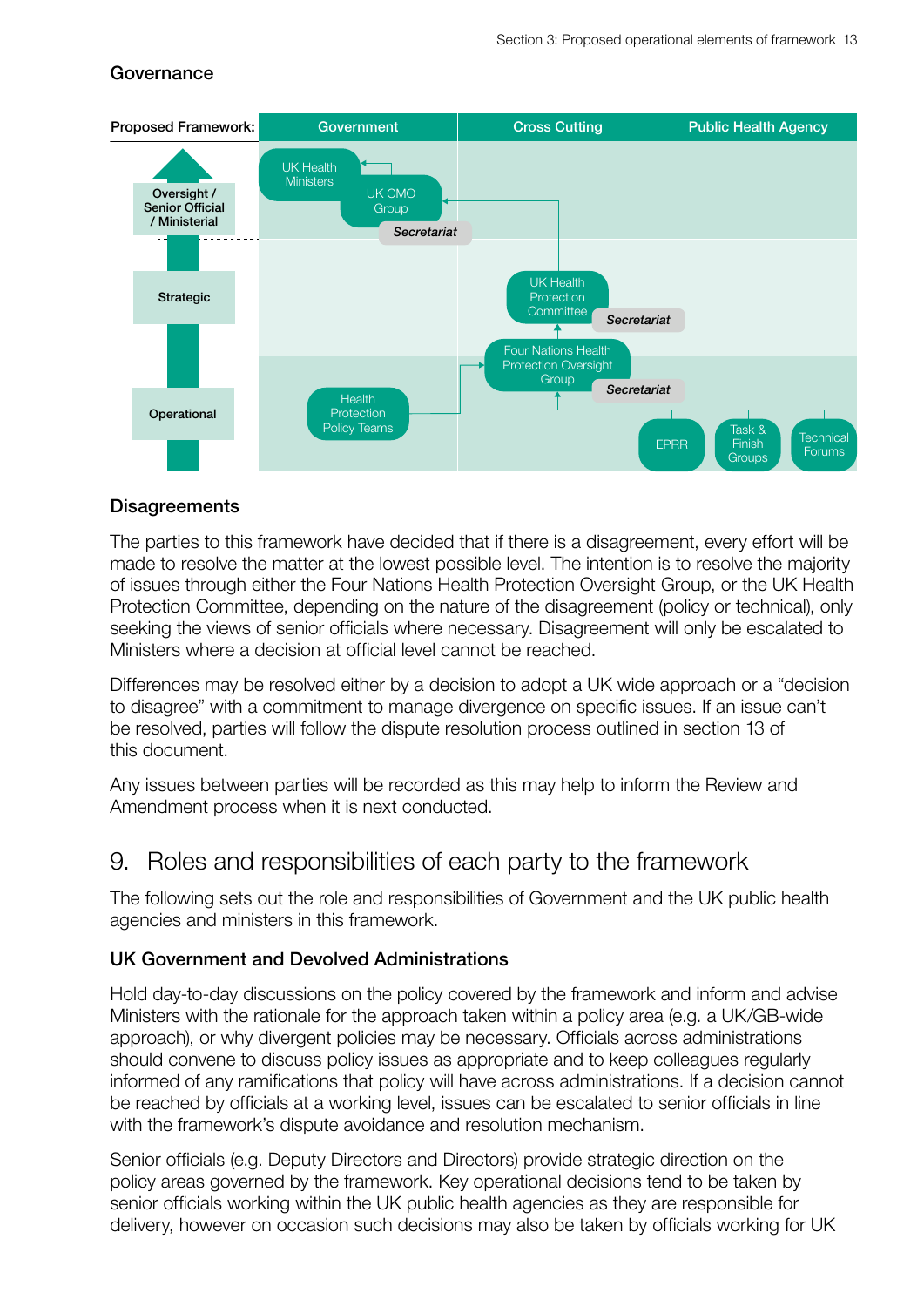Government or the Devolved Administrations. Senior officials may review an issue as per the framework's dispute avoidance and resolution mechanism if officials are not able to decide on an approach, or if UK Health ministers have rejected advice from officials in the first instance, in another attempt to reach a decision. Senior officials should convene to discuss issues as appropriate, either in the bi‑annual meetings of the UK Health Protection Committee or on an ad hoc basis.

## *UK Public Health Agencies*

In the development of this framework, UKG and the Devolved Administrations have carried out extensive engagement and consultation with the corresponding public health organisations. (who are also Parties to the framework).

These are<sup>5</sup>:

- United Kingdom Health Security Agency
- Public Health Wales NHS Trust
- Public Health Scotland
- The Public Health Agency (Northern Ireland)

The listed public health organisations have an integral function in the operational nature of the framework due to their role in surveillance, early alerting, management, prevention and control of serious cross‑border threats to health. As such, their inclusion and cooperation are essential to the functioning of the framework.

Officials working within the UK public health agencies provide technical and scientific advice to officials working in UK Government or within Devolved Administrations, who are then responsible for presenting policy recommendations to Ministers for decision. Senior officials within the UK public health agencies are responsible for taking key operational decisions and for discharging their responsibilities as delivery organisations.

## *Chief Medical Officers*

The Chief Medical Officer (CMO) is the most senior government adviser on matters pertaining to public health in each of the four UK nations. There are four Chief Medical Officers (each with deputies) which represent and advise England (and the UK Government), Scottish Government, Welsh Government, and the Northern Ireland Executive.

## *Ministers*

Ministers may receive advice from their officials either concurrently across administrations as issues arise or in the course of business as usual for individual administrations. Ministers may accept advice, or they may reject it. If work is remitted to senior officials and an issue remains unresolved, the issue may be escalated to ministers. Where ministers are considering issues as part of the framework's dispute avoidance and resolution mechanism this could be via several media, including inter-ministerial meetings or by correspondence.

## *Senior Ministers*

Terminology distinguishing ministerial hierarchy is not universal across administrations. Where there is a distinction, it is likely that advice presented to a minister who is not a senior minister, will be copied to a senior minister who may provide an additional steer if needed.

<sup>&</sup>lt;sup>5</sup> Or such other person or body in relation to a part of the United Kingdom as the relevant Minister for that part designates.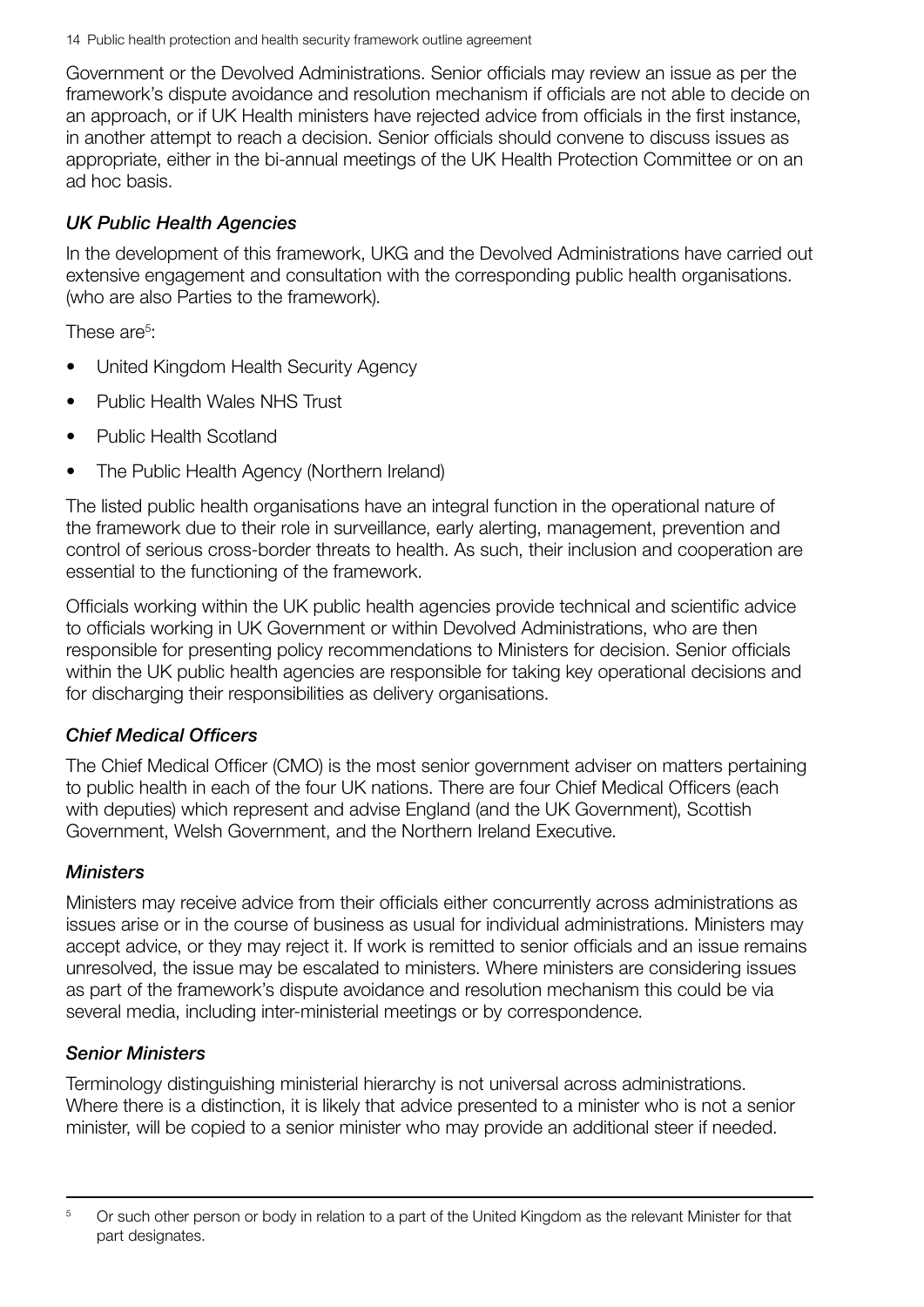<span id="page-18-0"></span>In some circumstances the senior minister will also be the most appropriate minister to make a decision and therefore the distinction between senior minister and Minister will not be relevant. In the case of UKG, a senior minister would be a Secretary of State (SofS).

#### Information sharing

As per the current MoU on Devolution each administration will aim to provide each other with as full and open as possible access to scientific, technical and policy information including statistics and research and, where appropriate, representations from third parties. Individual‑level data on cases included in public health surveillance, or involved in health protection investigations, should be transferred between parties using standard methods to minimise delays and maximise completeness. Where possible existing data flow mechanisms should be used for cross‑border transfers, which take into account the requirements of the General Data Protection Regulation (GDPR) as implemented in the UK by the Data Protection Act 2018 (DPA).

#### Parliamentary and stakeholder communication and engagement

As this framework focusses on strengthening cooperation between the UK's four health departments and associated public health organisations, extensive engagement has taken place with the UK's four public health agencies. This has included three one‑day workshops held in London, Cardiff and Belfast, as well as a series of further sessions undertaken virtually during the C‑19 pandemic. The main form of engagement has been via the Four Nations Health Protection EU Transition Group, which consists of representatives from all four UK Governments and the four UK public health organisations and has been meeting regularly to discuss the framework over the last two years. Due to the extensive engagement taken to date with technical stakeholders, we do not expect anything significant to occur that might impact on the direction or the detail of the framework at this stage. The establishment of the new UKHSA has been recognised by the group and accounted for in the drafting of this outline framework and the associated MoU.

The framework does not impact on the UK's internal market and there is not the same industry consultation that is required in other frameworks.

Stakeholder engagement will continue through the frameworks process, including with professional bodies such as the Faculty of Public Health (which is UK‑wide) who despite not being directly impacted by the framework will likely have an interest in its content and implementation. We do not foresee a significant response from stakeholders on the framework

## 10. Roles and responsibilities of existing or new bodies

There are a number of new and existing groups made up from representatives of the Parties to the framework that will be responsible for ensuring its effective application, including with respect to decision making and dispute resolution. These include:

The Four Nations Health Protection Oversight Group – This is a senior professional and official level oversight group of representatives from all parties to the framework. The Oversight Group will meet quarterly to discuss operational information exchange, mutual support, sharing of best practice and provide oversight to operational working groups to uphold the JMC(EN) framework Principles. The Oversight Group will be the main operational forum responsible for the delivery of the framework. The Oversight Group will also be responsible for the development of work plans to deliver the agreed work programmes, which may involve the oversight of time limited Technical Forums and/or Task & Finish Groups responsible for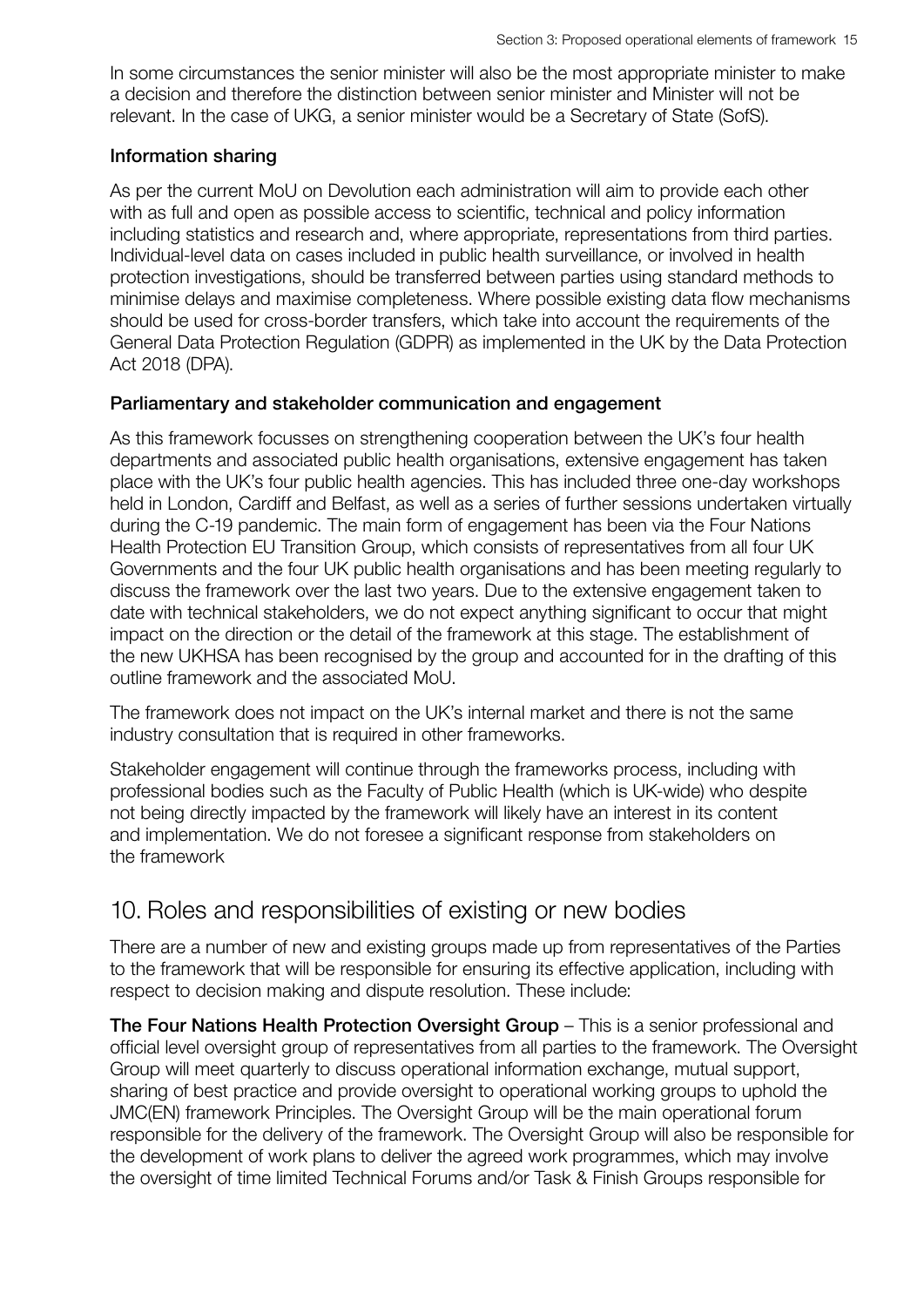<span id="page-19-0"></span>delivery of relevant work, as well as the UK Emergency Preparedness, Protection and **Response (EPRR) Group.** The secretariat for this group is currently carried out by Public Health England.

The UK Health Protection Committee – This is a senior official (Director) level committee consisting of representatives from all parties to the framework. The Committee will meet twice a year to discuss health protection policy and make joint decisions that uphold the JMC(EN) frameworks Principles. The Committee will be the main senior official committee responsible for the application of the framework and will ultimately be accountable for its delivery. It is proposed that the Committee would fulfil functions under the Health Security (EU Exit) Regulations 2021, for example, reviewing and, where appropriate, making a recommendation to the Secretary of State to amend the list of communicable diseases and related special health matters that are subject to UK-wide surveillance. The Secretariat for the Committee will be carried out by the UK Health Security team at the Department of Health and Social Care.

The UK CMOs Group – This group consists of each of the UK's Chief Medical Officers (CMOs). The group meets quarterly and provides a forum for the UK CMOs to discuss matters of mutual interest or areas where four nation coordination is required, including on matters relating to public health protection policy. The secretariat for this group is carried out by the UK Department of Health and Social Care. As set out in section 3.8, the framework will employ a principle of subsidiarity to decision making and dispute resolution. It is not expected that the UK CMOs group will have a prominent role in the application of the framework, this will be carried out by the Four Nations Health Protection Oversight Group with oversight from the UK Health Protection Committee. However, for issues that cannot be resolved in the UK Health Protection Committee, or lower bodies, the UK CMOs group can be drawn upon, where appropriate, to aide in resolving issues. In addition, specific policy areas or topics addressed within the framework could be tabled for discussion, consideration and advice at meetings.

## 11. Monitoring

The main group responsible for application of the framework and delivery of associated work will be the Four Nations Health Protection Oversight Group. However, the UK Health Protection Committee will meet bi-annually to monitor the framework. The purpose of monitoring is to assess:

- intergovernmental cooperation and collaboration as a result of the framework;
- whether parties are implementing and complying with the framework;
- whether divergence has taken place in contravention of the common framework principles; and
- whether harmful divergence has taken place that impacts on the policy area covered by the framework.

The outcome of this monitoring will be used to inform joint decision-making going forward and the next review and amendment process. If there is an unresolved disagreement, the dispute avoidance and resolution mechanism should be used.

## 12. Review and Amendment

## Process

• The Review and Amendment Mechanism (RAM) ensures the framework can adapt to changing policy and governance environments in the future.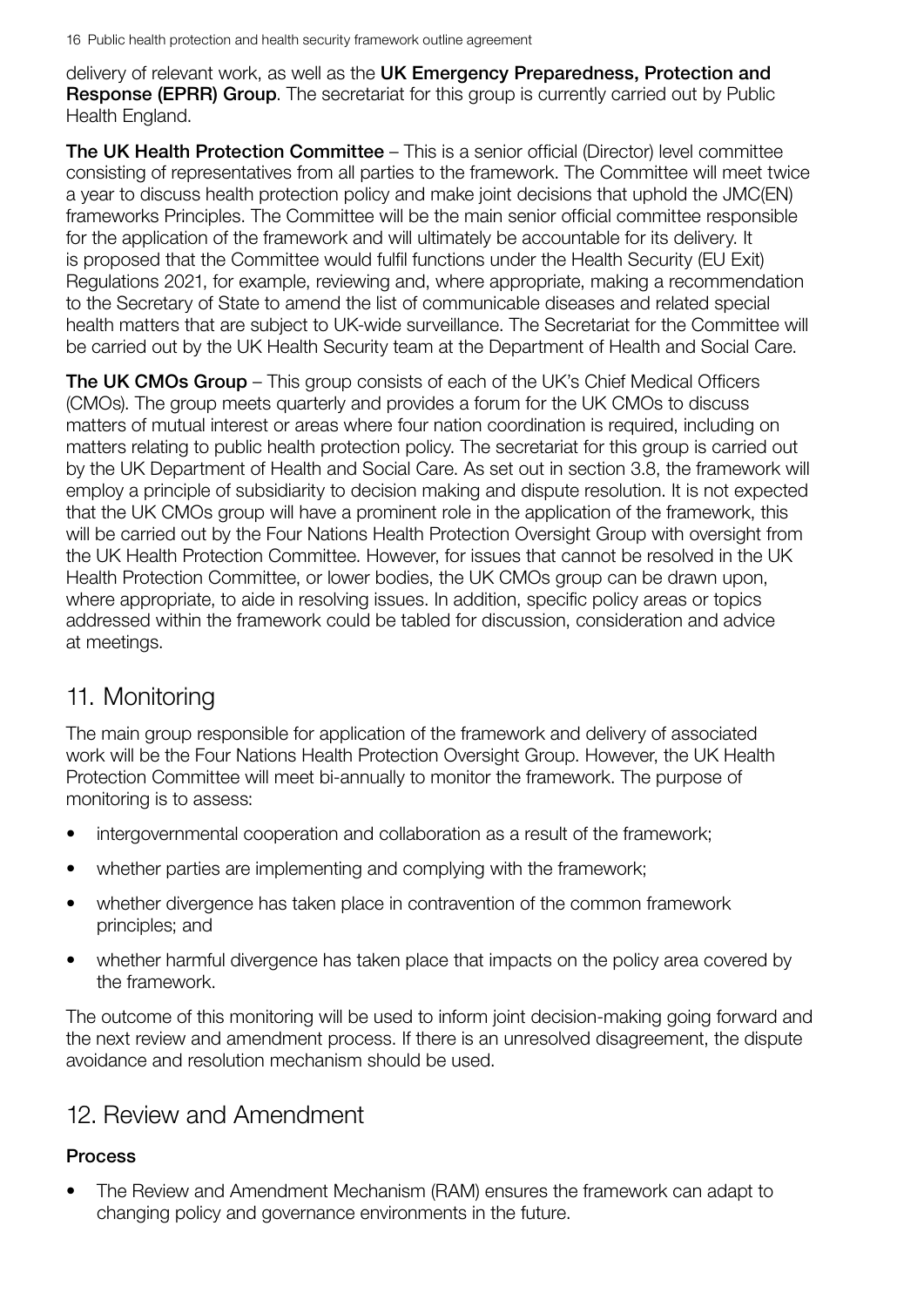- There are two types of review which are outlined below. The process for agreeing amendments should be identical regardless of the type of review.
- The RAM relies on consensus at each stage of the process from the Ministers responsible for the policy areas covered by the framework.
- Third parties can be used to provide advice to the Parties at any stage in the process. These include other government departments or bodies as well as external stakeholders such as NGOs and interest groups.
- At the outset of the review stage, the Parties must agree timelines for the process, including the possible amendment stage.
- If a decision is not reached in either the review or amendment stage, parties to the framework can raise it as a dispute through the framework's dispute avoidance and resolution process.

#### *Review Stage*

- The operation of the framework will be reviewed at six months, one year, three years from the date it comes into operation. Thereafter, a periodic review will take place every three years.
	- The period of 3 years starts from the conclusion of the last periodic review, including any amendment stages that follow.
	- During the periodic review, parties to the framework will discuss whether the governance and operational aspects of the framework are working effectively, and whether decisions made over the previous three years need to be reflected in an updated non‑legislative agreement.
- An exceptional review of the framework is triggered by a significant issue as determined by one or more of the parties.
	- A significant issue must be time sensitive and fundamentally impact the operation and/ or the scope of the framework.
	- The exceptional review may include a review of governance structures if all parties agree it is required. Otherwise, these issues are handled in the periodic review.
	- The same significant issue cannot be discussed within six months of the closing of that issue.
- The amendment stage can only be triggered through unanimous agreement by UK Health Ministers. If parties agree that no amendment is required, the relevant time period begins again for both review types (for example, it will be three years until the next periodic review and at least 6 months until the same significant issue can trigger an exceptional review.)

#### *Amendment Stage*

- Following the parties jointly deciding to enter the amendment stage, they will enter into discussion around the exact nature of the amendment. This can either be led by one party to the framework or all.
- If an amendment is deemed necessary during either type of review (periodic or exceptional), the existing framework will remain in place until a final amendment has been agreed
- All amendments to the framework must be agreed by all parties and a new framework signed by all parties.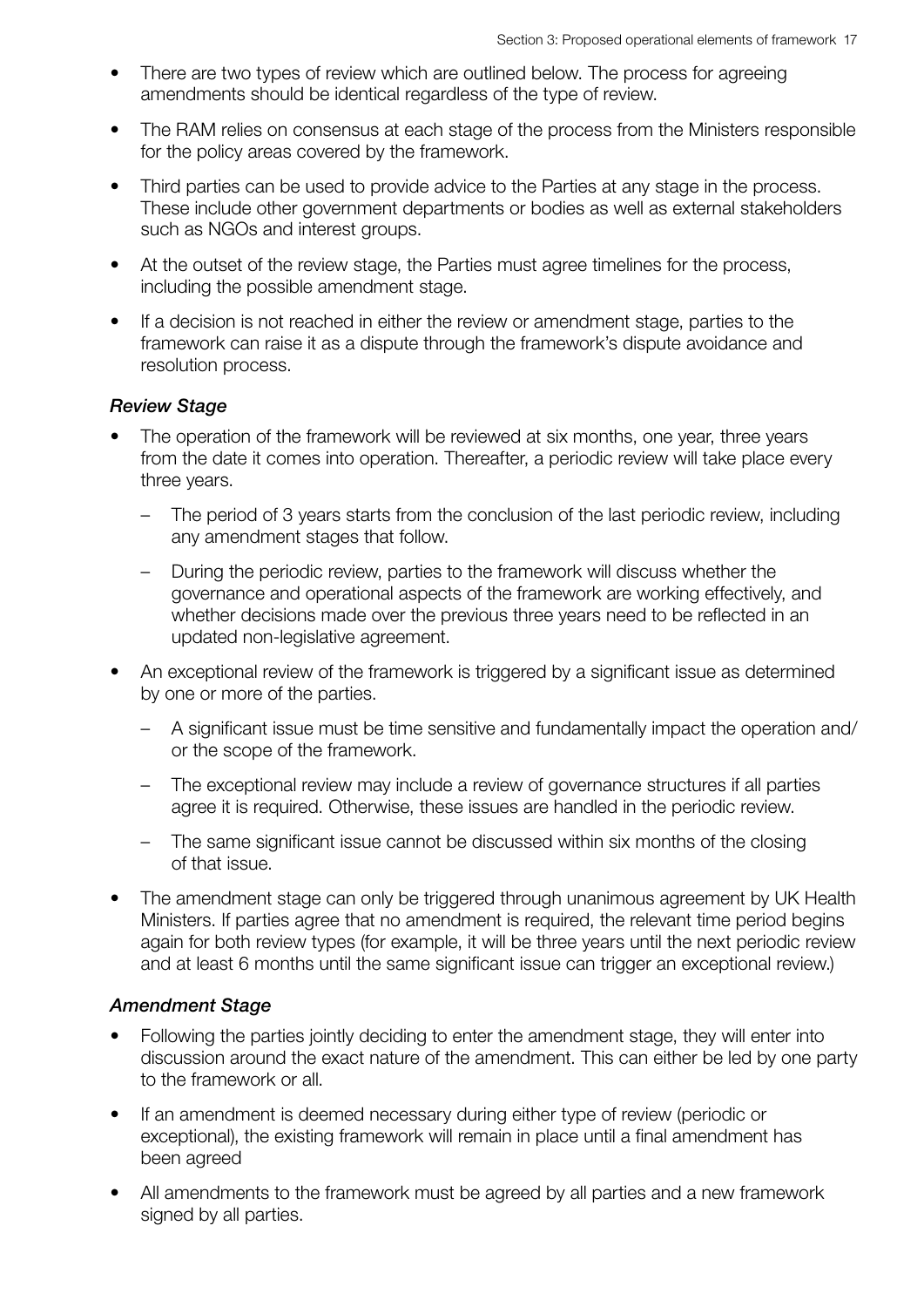<span id="page-21-0"></span>• If parties cannot agree whether or how a framework should be amended this may become a disagreement and as such could be raised through the framework's dispute avoidance and resolution mechanism.

## 13. Dispute resolution

## **Process**

A disagreement between parties of this framework becomes a 'dispute' when it enters the formal dispute avoidance and resolution process set out in the overarching MoU on Devolution, that is currently under review.

The dispute resolution process for this framework mirrors the decision-making outlined in section 3.8. Dispute resolution is anticipated to only be required in a very small number of cases.

- The Parties have approved a principle of subsidiarity to dispute resolution, requiring a dispute to be addressed at the lowest possible level. The Parties also commit to seeking every opportunity to resolve differences in good faith and without the use of the formal dispute resolution process where possible. The Parties are represented, and will be fully involved, at all stages of the dispute resolution process.
- Should formal dispute resolution processes be needed, this would begin through discussion at the Four Nations Health Protection Oversight Group. If resolution cannot be reached in that forum, it would escalate to the UK Health Protection Committee for discussion. If resolution can still not be reached, the UK Health Protection Committee can recommend the issue is discussed at the UK CMOs Group, where appropriate, or they may choose to directly escalate to UK Health Ministers. Disputes should only be escalated to Ministers where official level agreement cannot be reached.
- This process will be utilised only when an understanding cannot be reached, and divergence would impact negatively on the ability to meet the common frameworks principles. The dispute resolution mechanism also recognises that in some areas a commonality of approach will not be needed in order to meet the JMC (EN) common frameworks principles and therefore a "decision to diverge" or a "decision to disagree" would be acceptable.
- This process was stress-tested in a range of workshops held by the Health Protection EU Working Group during 2019, with attendance from all parties to the framework.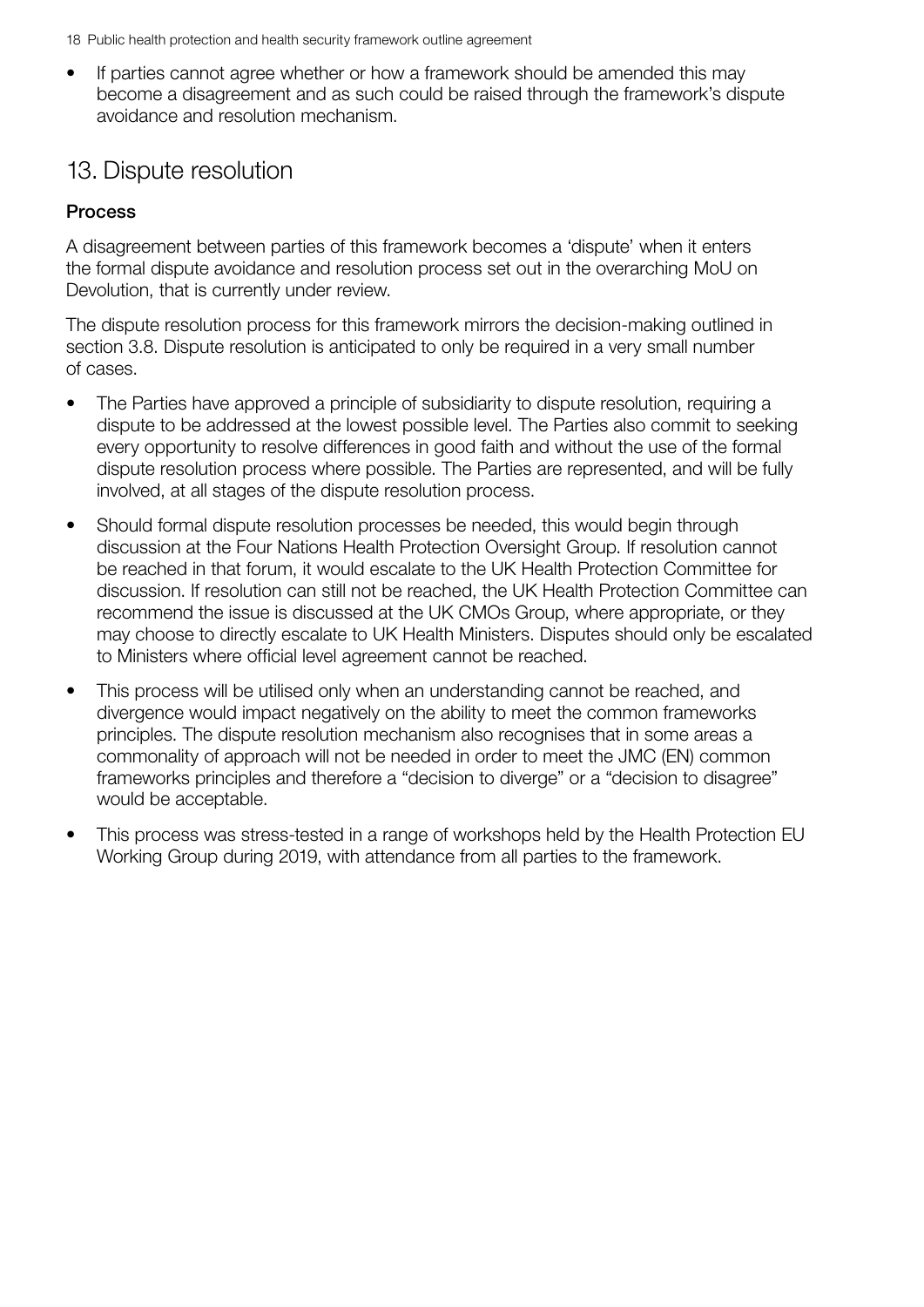• The below diagram states the levels of escalation of a disagreement to a dispute and the interaction between each level.



#### Timescales for escalation

When a proposal is raised at official level, consideration will be given to the urgency of the proposal (i.e. how quickly a decision is required). This assessment will guide timescales for escalation of disagreement within the governance structure, with decisions requiring a more immediate resolution being escalated more quickly, notably any decision relating to incident or emergency response.

#### Evidence gathering

At each stage further evidence may be requested from the preceding forum before the disagreement is discussed.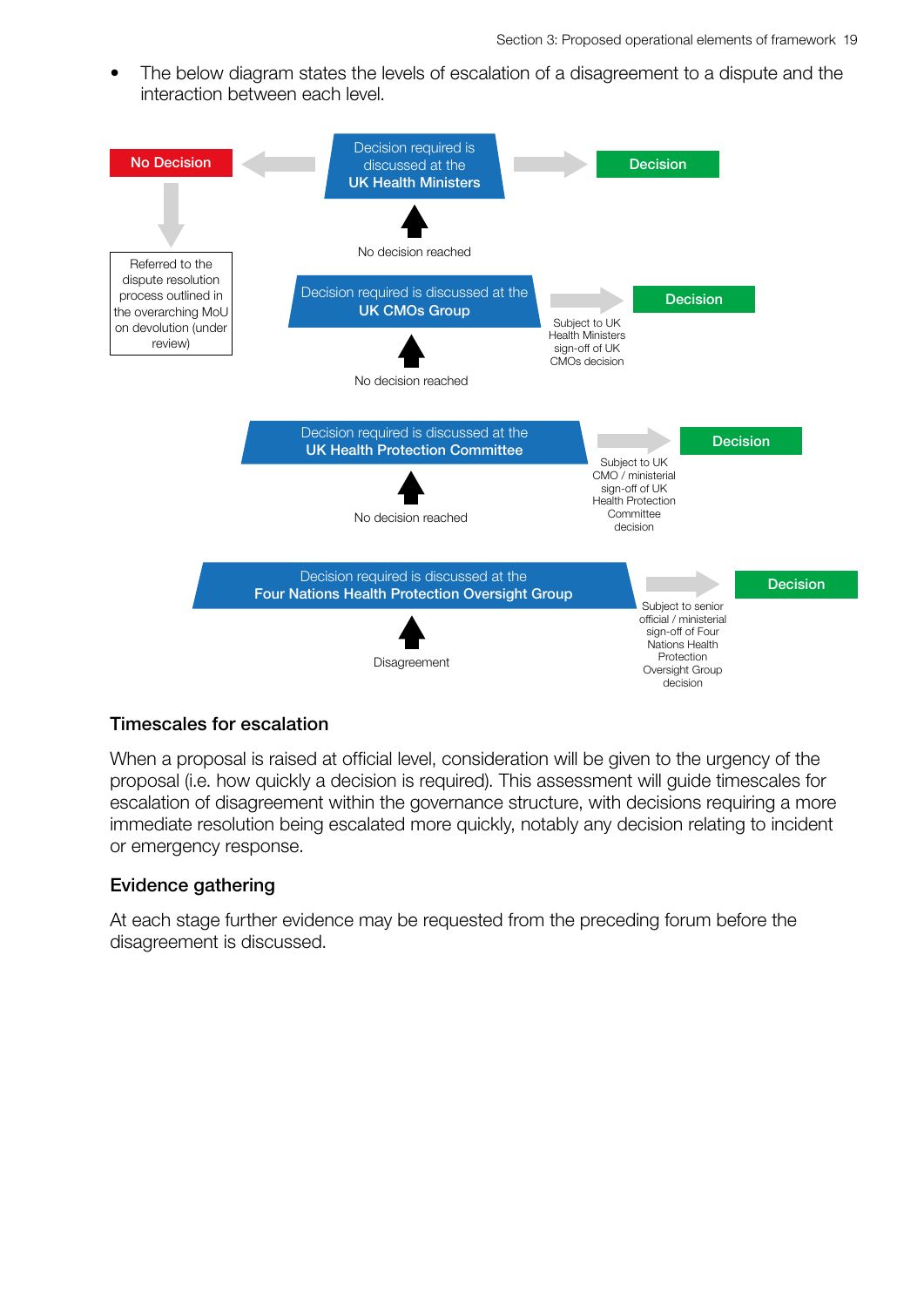## <span id="page-23-0"></span>Section 4: Practical next steps and related issues

## 14. Implementation

The Framework completed joint official level UK Government and DA Review and Assessment on 4 December 2020. The Review and Assessment panel found that the framework successfully represents the relationship to JMC principles and the overarching MoU and related Intergovernmental Relations Review aspects.

Following collective agreement through the Domestic and Economy Implementation Committee, the framework was provisionally confirmed by the JMC(EN). The framework is now being laid in Parliament for scrutiny. The provisional framework may need to undergo further collective agreement before final confirmation, for example, if subsequent reappraisal of the framework leads to significant changes.

After implementation a review and amendment mechanism will ensure that the framework can adapt to subsequent policy developments. The periodic review is designed to focus on the governance structure and operational aspects and would take place every 3 years at a minimum.

Following discussion between the Parties on the most appropriate vehicles for giving effect to the framework, it was decided that both legislative and non-legislative mechanisms are necessary to underpin and implement the framework.

## Health Security (EU Exit) Regulations

The Regulations use the powers conferred by section 8(1) of, and paragraph 21 of Schedule 7 to the European Union (Withdrawal) Act 2018 and section 31 of the European Union (Future Relationship) Act 2020. The Regulations address failures in retained EU to ensure the law will continue to operate effectively following our withdrawal from the EU with cooperation under a robust UK‑wide legislative regime on public health protection. The affirmative Health Security (EU Exit) Regulations were laid in UK Parliament on 7 June 2021, with the consent of the Scottish Government, the Welsh Government, and the Northern Ireland Executive. The Regulations passed through debates in the House of Lords on 5 July 2021 and in the House of Commons on 13 July 2021. The Regulations were made as a UK Statutory Instrument on 20 July 2021 and came into force on 1 September 2021.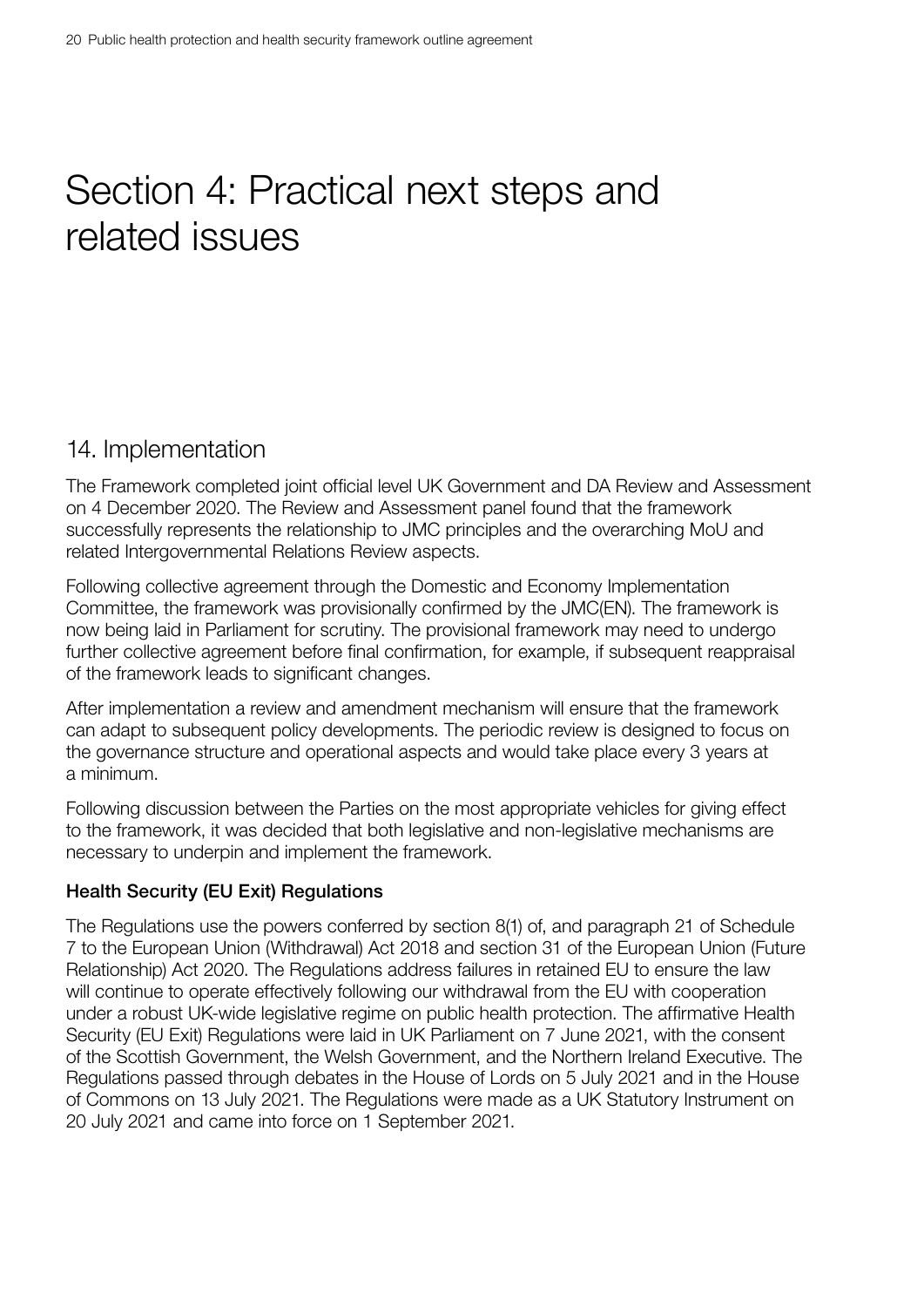#### Memorandum of Understanding (MoU)

The Parties have agreed an MoU, which provides the non‑legislative mechanism to underpin the public health protection and health security outline framework. The MoU establishes the approved approach to cooperation by the Parties in a number of key areas which are not covered in the Health Security (EU Exit) Regulations, for example on mutual aid or education and training. It also details the dispute avoidance and resolution mechanism, a review and amendment mechanism and a joint approach to international engagement. The MoU was drafted in parallel with the framework outline agreement and has been agreed by UK Government and Devolved Administration officials.

The MoU was developed by the Four Nations Health Protection Oversight Group and approved by the UK Health Protection Committee. It will be reviewed and amended as necessary to reflect any substantial changes made to the framework following the parliamentary scrutiny process.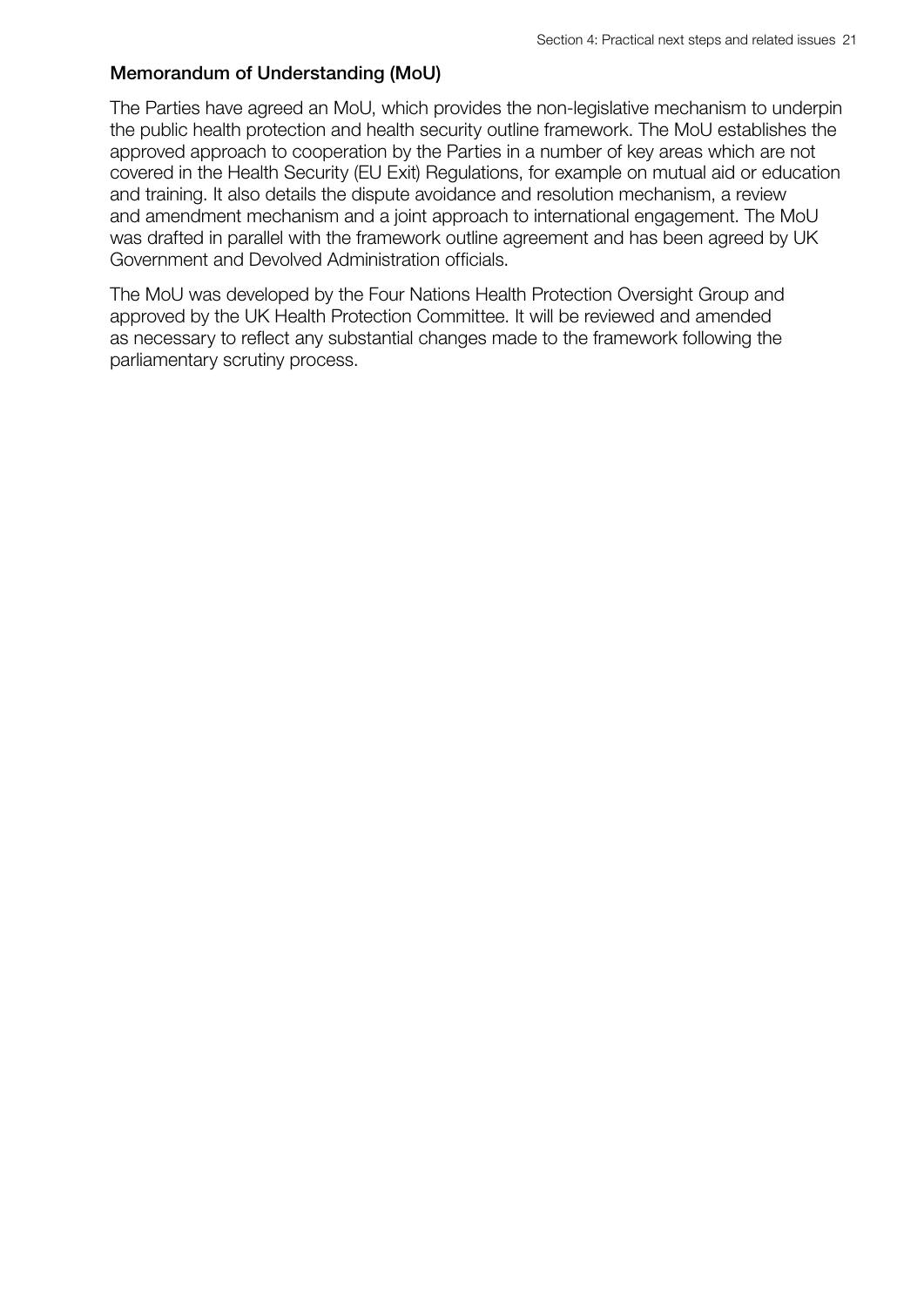<span id="page-25-0"></span>Annex A – Memorandum of Understanding between the UK Government, Welsh Government, Scottish Government, the Department of Health in Northern Ireland and the Public Health Organisations in the UK on Public Health Protection and Health **Security** 

- 1. Introduction
- 1.1 This memorandum of understanding (MoU) is an agreement between the UK Government (UKG), Scottish Government (SG), Welsh Government (WG), the Department of Health in Northern Ireland (NI) and their respective public health organisations – henceforth referred to together as "the Parties" – in the area of public health protection and health security.
- 1.2 The MoU provides the non-legislative mechanism to underpin the Common Framework on Public Health Protection and Health Security and establishes the approved approach to cooperation by the Parties. The MoU also details a dispute avoidance and resolution mechanism, a review and amendment mechanism and a joint approach to international engagement.
- 1.3 This agreement is a political commitment and is not intended to be legally binding or enforceable. It operates in accordance with the principles outlined in the overarching intergovernmental Devolution: Memorandum of Understanding6 and the Common Frameworks principles agreed at the Joint Ministerial Committee (EU negotiations) (JMC(EN)) on 16 October 20177.
- 1.4 The MoU recognises the economic and social linkages between Northern Ireland and Ireland and that Northern Ireland will be the only part of the UK that shares a land frontier with the FU.

## 2. Scope

- 2.1 The policy areas in scope of this MoU are public health protection and health security. The Parties have approved the following definitions for use in the MoU:
	- 2.1.1 "public health protection" means protecting individuals, groups and populations from infectious disease and non-infectious public health threats including radiation, chemical and environmental hazards.

<sup>6</sup> [https://assets.publishing.service.gov.uk/government/uploads/system/uploads/attachment\\_data/file/316157/](https://assets.publishing.service.gov.uk/government/uploads/system/uploads/attachment_data/file/316157/MoU_between_the_UK_and_the_Devolved_Administrations.pdf) MoU between the UK and the Devolved Administrations.pdf

<sup>7</sup> [https://assets.publishing.service.gov.uk/government/uploads/system/uploads/attachment\\_data/](https://assets.publishing.service.gov.uk/government/uploads/system/uploads/attachment_data/file/652285/Joint_Ministerial_Committee_communique.pdf) [file/652285/Joint\\_Ministerial\\_Committee\\_communique.pdf](https://assets.publishing.service.gov.uk/government/uploads/system/uploads/attachment_data/file/652285/Joint_Ministerial_Committee_communique.pdf)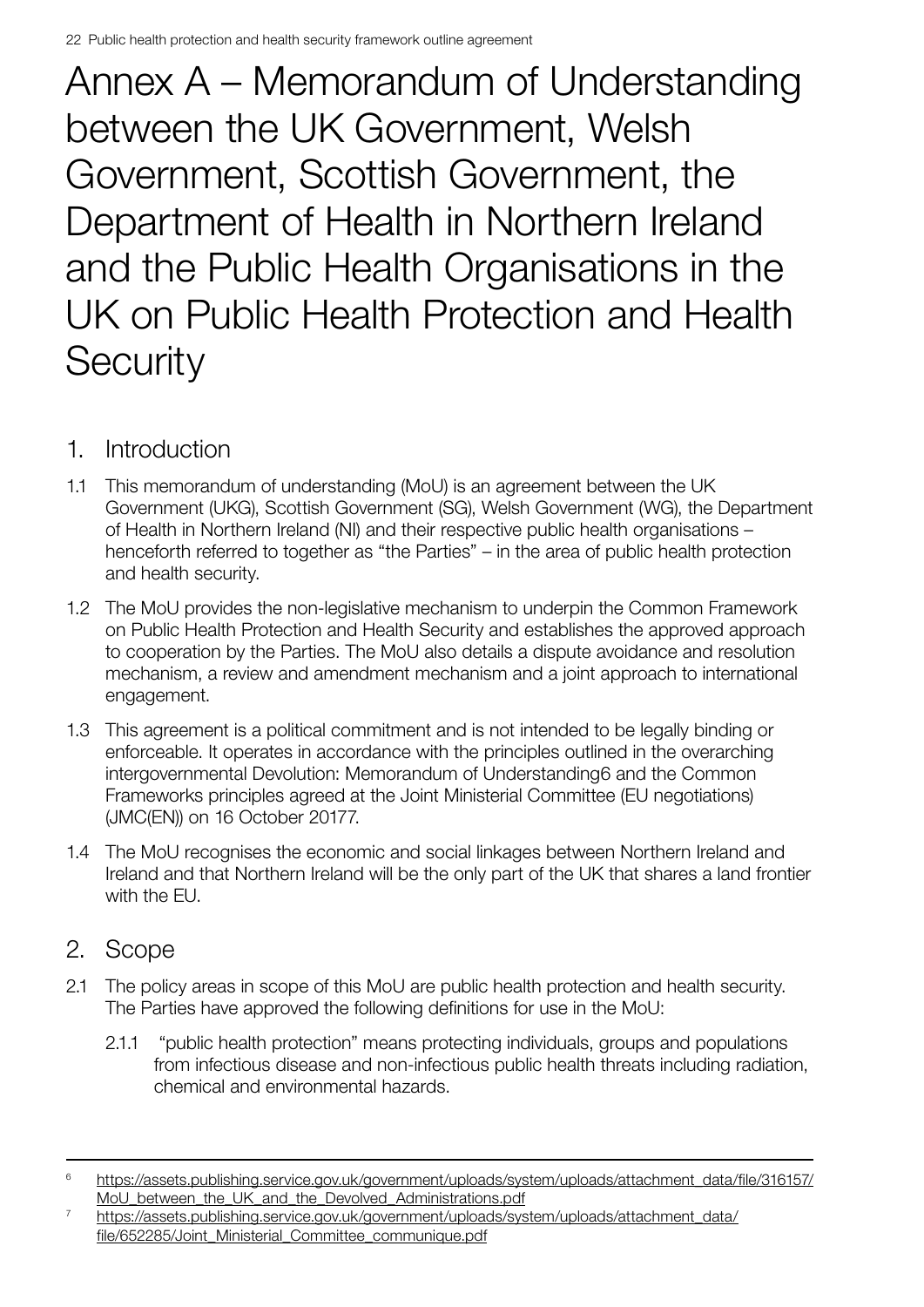- 2.1.2 "health security" means the activities required, both proactive and reactive, to minimise vulnerability to acute public health events that endanger the collective health of populations living across geographical regions and international boundaries.
- 2.1.3 "serious cross-border threat to health" means a life-threatening or otherwise serious hazard to health of biological, chemical, environmental or unknown origin which spreads, or entails a significant risk of spreading, across the borders of at least one Member State and the United Kingdom (UK), or may necessitate a coordinated response by the UK authorities in order to ensure a high level of human health protection. This definition includes events that may constitute public health emergencies of international concern under the International Health Regulations (2005) and is aligned with the definition of serious cross-border threat to health agreed between the UK and the EU for the purposes of the Trade and Cooperation Agreement (TCA).
- 2.2 The MoU does not apply to the Crown Dependencies or the British Overseas Territories.

#### Goals

- 2.3 This MoU is intended to support achievement of the following overarching goals:
	- 2.3.1 To improve the effectiveness of UK arrangements for, and coordination of, public health protection and health security policies, including emergency preparedness and response planning;
	- 2.3.2 To reduce the incidence and impact of serious cross-border health threats within the UK;
	- 2.3.3 As far as possible to anticipate, identify, prepare for and respond to new and emergent serious cross-border threats to public health within the UK.

#### Aims

- 2.4 The Parties have approved the following aims:
	- 2.4.1 To strengthen cooperation and coordination between the Parties on matters relating to public health protection and health security policies;
	- 2.4.2 To establish common expectations around key areas of cooperation and how ways of working will develop in future;
	- 2.4.3 Ensure that developments in ways of working will be orientated towards strengthening collective resilience to serious cross-border threats to health.

## 3. Principles for working together

- 3.1 The Parties shall inform each other at the earliest opportunity of any new policy proposals within the scope of this MoU to allow full consideration and a common approach to be reached wherever possible and appropriate;
- 3.2 The Parties shall ensure key contact points are kept up to date and any changes communicated to the Parties in a timely manner to support effective communication;
- 3.3 The Parties shall develop and implement a shared work programme that will aid the development of common approaches and the sharing of best practice in individual areas of public health protection or health security policies that are of shared interest to the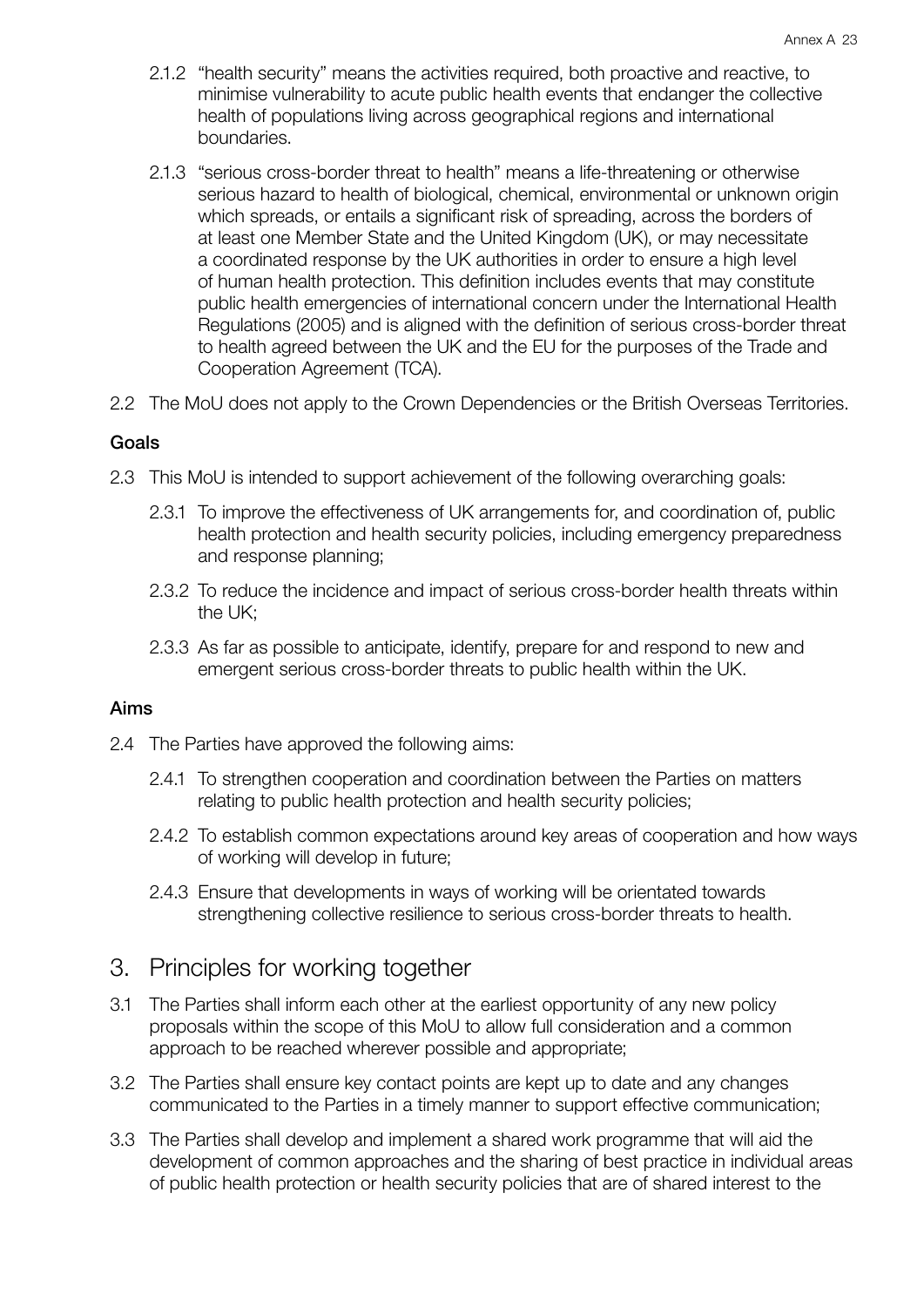Parties. The Parties have jointly decided that the implementation of the shared work programme will be delivered within their existing resources and will not be contingent on allocation of new resources by any Party.

4. Communication and coordination of public health protection and health security

#### 4.1 Areas for strengthening communication and coordination of national policy and strategic health protection issues

- 4.1.1 The Parties have jointly decided to strengthen national communication and coordination, working closely regarding prevention and control of serious crossborder threats, including in the following areas:
	- 4.1.1.1 Public health protection activities, including surveillance and early alerting; risk assessment; situational reporting; and the sharing of data, information and intelligence to support emergency response;
	- 4.1.1.2 Public campaigns and messaging;
	- 4.1.1.3 Health security expertise pertinent to mitigating new, emerging or future public health threats, including cybersecurity;
	- 4.1.1.4 Secretariats to support expert committees, reflecting the differing capacities and expertise of the Parties;
	- 4.1.1.5 Engagement relating to the development of national public health policy and strategy.

## 4.2 Workforce

- 4.2.1 The Parties commit to work together on public health protection workforce planning and to address strategic challenges and opportunities for the UK.
- 4.2.2 The Parties commit to a shared focus on competence in relation to knowledge, skills and expertise of the public health protection workforce.

#### 4.3 Education and training

- 4.3.1 The Parties accept that their respective approaches to education and training will be underpinned by the principle of joint recognition of training programmes relating to public health protection across the UK Government, Welsh Government, Scottish Government, the Department of Health in Northern Ireland, and their respective public health organisations.
- 4.3.2 The Parties shall aim to improve their collective approach to education and training through:
	- 4.3.2.1 Facilitating access to education and training opportunities, including exchange placements, on a UK-wide basis;
	- 4.3.2.2 Where possible, removing barriers to access or participation in training and education in each nation;
	- 4.3.2.3 Working collaboratively to develop education, training and career development opportunities, including for 'enhanced practice'.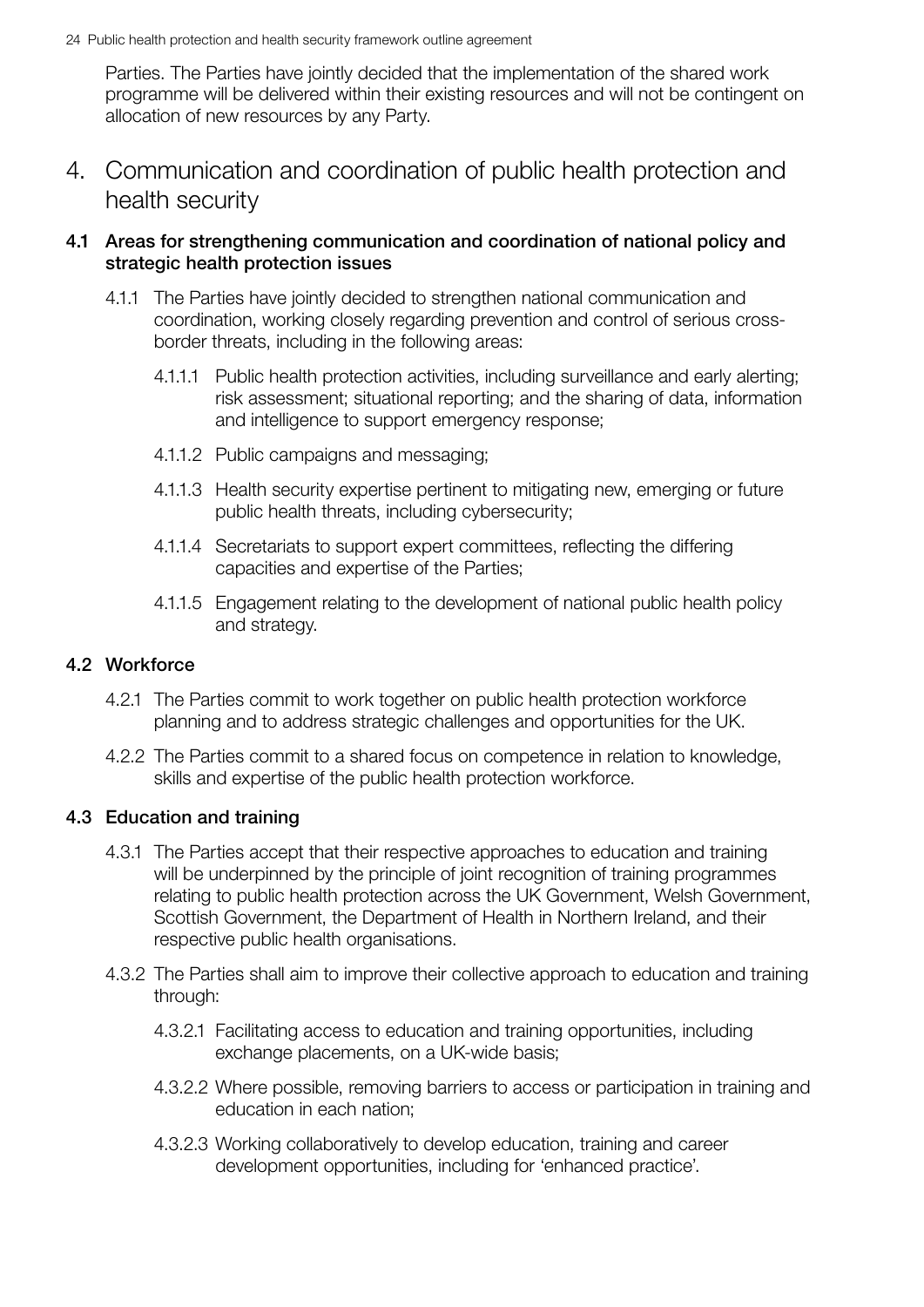## 4.4 Research

- 4.4.1 The Parties recognise each other's respective research governance frameworks, including international frameworks.
- 4.4.2 The Parties shall aim to facilitate greater access to academic resources, including intellectual and technical resources, on a UK-wide basis, where the research capabilities of any party could be enhanced through such collaboration, and where these resources are not available (or only available on a limited basis) in any one nation but they are available in another.
- 4.4.3 The Parties shall aim to strengthen coordination of a UK-level approach to research and scientific collaboration, focusing on the following areas:
	- 4.4.3.1 Closer alignment of the Parties' research and scientific strategies;
	- 4.4.3.2 Research collaborations by the Parties, including joint funding applications where appropriate, in areas of shared scientific interest;
	- 4.4.3.3 Coordinating the Parties' approach to research collaborations with international partners, in areas of shared scientific interest;
	- 4.4.3.4 Ensuring a systematic approach to dissemination of research outputs and resources of potential interest to UK partners.

#### 4.5 Data and intelligence

- 4.5.1 The Parties commit:
	- 4.5.1.1 To ensure that data and intelligence from public health functions continue to operate effectively for the benefit of the whole of the UK;
	- 4.5.1.2 To maintain a high level of cooperation on data and intelligence sharing to support health protection activities in relation to serious cross-border threats to health.

#### 4.6 International obligations and engagement

- 4.6.1 The Parties recognise that the UK will continue to meet its obligations under the International Health Regulations (2005) (IHR). In support of the UK's obligations under the IHR, the Parties shall continue to work together to build shared capacities to detect, assess and report public health events, including through the sharing of public health information in a timely manner.
- 4.6.2 The Parties also agree to work together to best meet our obligations under the TCA, recognising the Health Security (EU Exit) Regulations and associated UK Focal Point Communications Protocol.
- 4.6.3 The Parties agree to strengthen coordination in other areas of international engagement, including:
	- 4.6.3.1 Developing UK-wide approaches to health protection issues that require engagement with international partners, including the World Health Organisation Regional Office for Europe (WHO/Europe), European Centre for Disease Prevention and Control (ECDC) and EU Member States.
	- 4.6.3.2 The identification of further opportunities for engagement with international partners, acknowledging, and where appropriate building upon, any existing commitments that the Parties may have.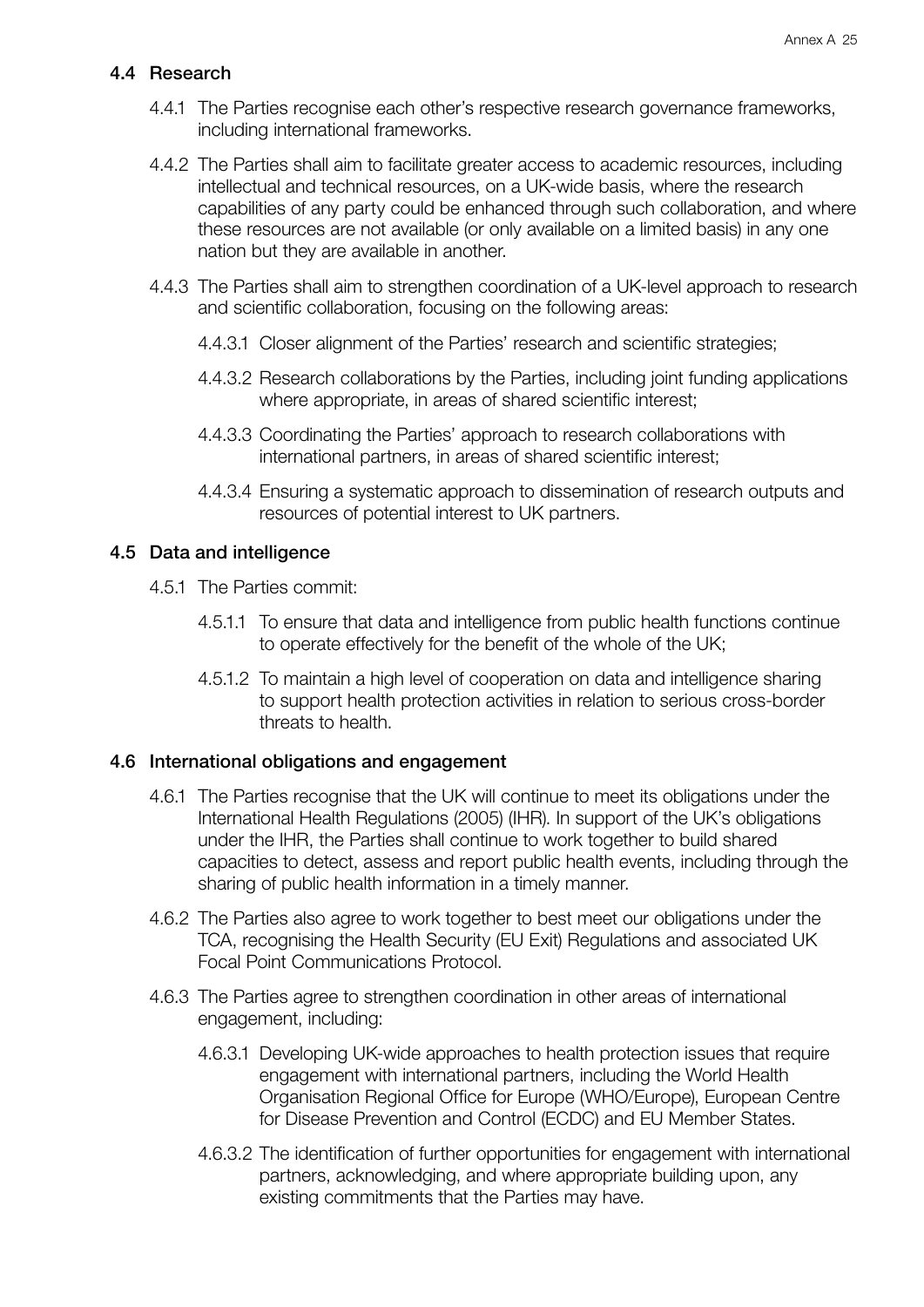## 4.7 Mutual Aid

- 4.7.1 The Parties acknowledge the importance of mutual aid arrangements to the maintenance of resilient and high-quality public health protection functions in the UK.
- 4.7.2 The Parties commit to establish a set of principles that are intended to ensure a coordinated approach to mutual aid on a UK-wide basis, acknowledging the differing health protection capabilities and thresholds of each nation. The approach will be underpinned by the framework's governance structure that will provide a timely and flexible mechanism for decision-making.

## 5. Dispute Avoidance and Resolution

- 5.1 A disagreement between the Parties becomes a 'dispute' when it enters the formal dispute avoidance and resolution process set out in the overarching MoU on Devolution, which is currently under review.
- 5.2 The Parties commit to seeking every opportunity to resolve differences in good faith and without the use of the formal dispute resolution process where possible. The dispute resolution process should only be used if resolution through normal working practices (including managing divergence) has not been possible.
- 5.3 The dispute resolution process, should only be utilised if:
	- 5.3.1 the Parties cannot decide on a common recommendation regarding an application, request, or policy proposal; or
	- 5.3.2 one or more of the Parties considers the terms of reference/parameters in the governance framework have been breached; or
	- 5.3.3 one or more of the Parties considers that a JMC(EN) principle has been broken, or undue weight has been placed on one JMC(EN) principle (or part of a principle) at the expense of another.
- 5.4 Should the dispute resolution process be required, the Parties have approved a principle of subsidiarity to dispute resolution, requiring a dispute to be addressed at the lowest possible level.
- 5.5 The Parties are represented, and will be fully involved, at all stages of the dispute resolution process.
- 5.6 This process will be utilised only when an understanding cannot be reached, and divergence would impact negatively on the ability to meet the common frameworks principles. The dispute resolution process also recognises that in some areas a commonality of approach will not be needed in order to meet the JMC (EN) common frameworks principles and therefore a "decision to diverge" or "to disagree" would be acceptable.
- 5.7 The two key groups operating within this MoU are the Four Nations Health Protection Oversight Group and the UK Health Protection Committee. The diagram below explains the escalation of a disagreement to a dispute and the interaction between each level.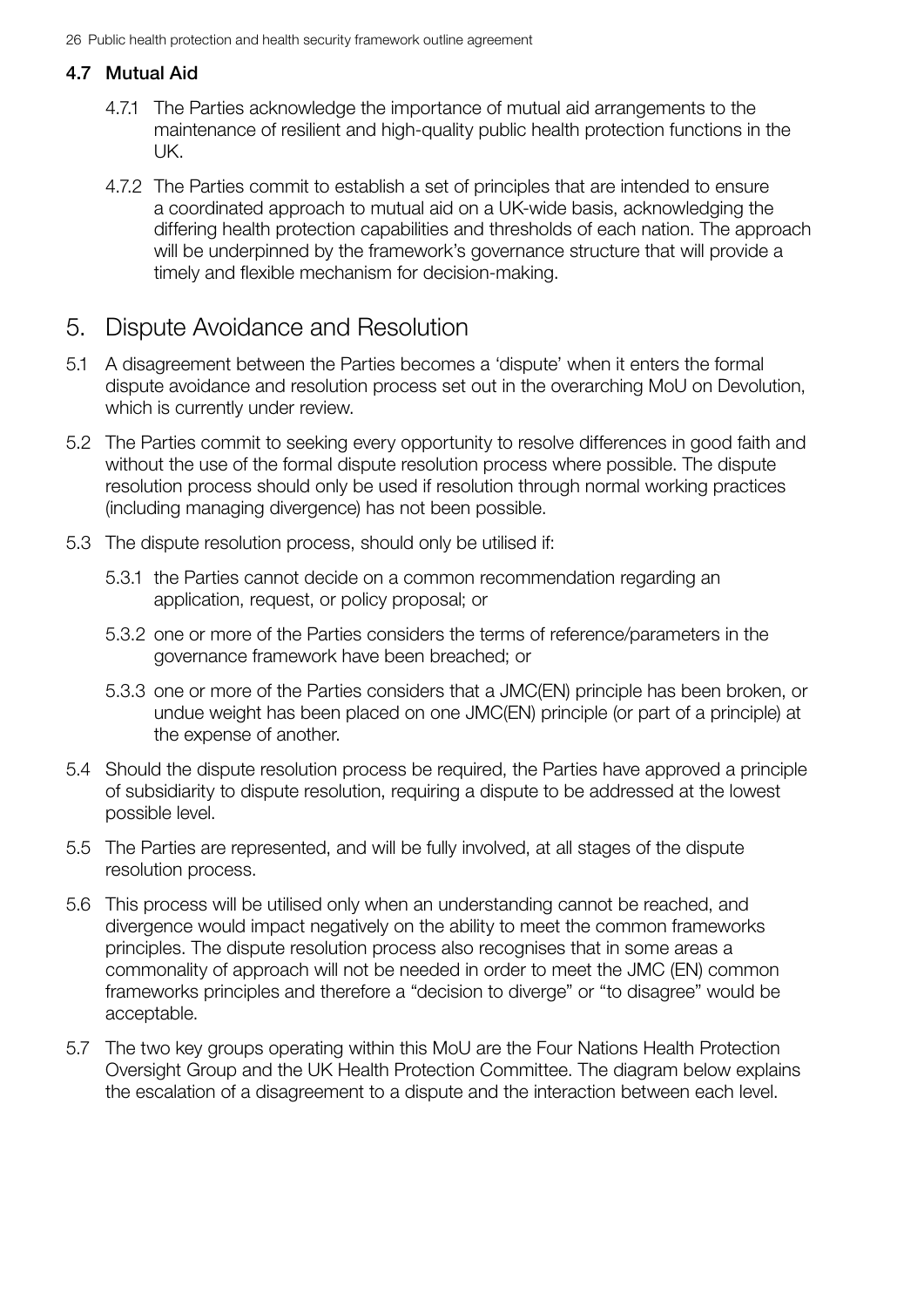

- 5.8 Should the formal dispute resolution process be needed, this would begin through discussion at the Four Nations Health Protection Oversight Group. If resolution cannot be reached in that forum, it would escalate to the UK Health Protection Committee for discussion. If resolution can still not be reached, the UK Health Protection Committee can recommend the issue is discussed at the UK CMOs Group, where appropriate, or they may choose to directly escalate to Ministers. Disputes should only be escalated to UK Health Ministers where joint decision at official level agreement cannot be reached.
- 5.9 As a last resort, where the above steps for resolving a disagreement have been unsuccessful, the issue will be escalated to the Secretariat of the Joint Ministerial Committee for resolution under the dispute resolution process set out in section A3 of the intergovernmental MoU, which is currently under review.
- 5.10 When a proposal is raised at official level, consideration will be given to the urgency of the proposal (i.e. how quickly a decision is required). This assessment will guide timescales for escalation of disagreement within the governance structure, with decisions requiring a more immediate resolution being escalated more quickly, notably any decision relating to an incident or emergency response.
- 5.11 At each stage further evidence may be requested from the preceding forum before the disagreement is discussed.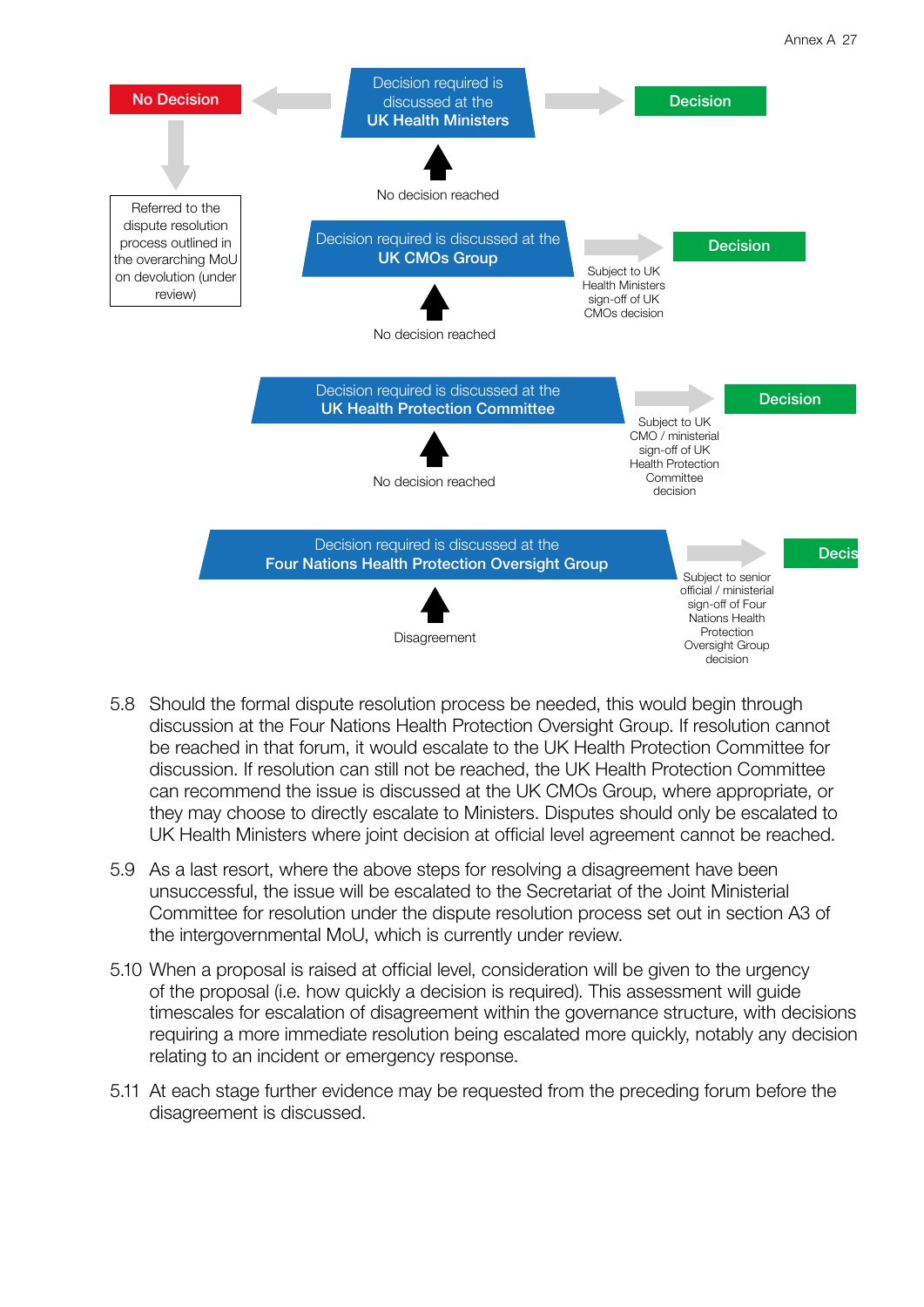## 6. Operation and review

#### 6.1 Process

- 6.1.1 The Review and Amendment Mechanism (RAM) ensures the MoU can adapt to changing policy and governance environments in the future.
- 6.1.2 There are two types of review which are outlined below. The process for jointly deciding amendments should be identical regardless of the type of review.
- 6.1.3 The RAM relies on consensus at each stage of the process from the Ministers responsible for the policy areas covered by the MoU
- 6.1.4 Third parties can be used to provide advice to the Parties at any stage in the process. These include other government departments or bodies as well as external stakeholders such as NGOs and interest groups.
- 6.1.5 At the outset of the review stage, the Parties must agree timelines for the process, including the possible amendment stage.
- 6.1.6 If a decision is not reached in either the review or amendment stage, Parties can raise it as a dispute through the MoU's dispute avoidance and resolution process.

#### 6.2 Review Stage

- 6.2.1 The operation of the MoU will be reviewed at six months, one year, and three years from the date that it comes into operation.
- 6.2.2 Thereafter, a periodic review of the MoU will take place every three years.
- 6.2.3 The period of three years starts from the conclusion of the last periodic review, including any amendment stages that follow.
- 6.2.4 During the periodic review, Parties to the MoU will discuss whether the governance and operational aspects of the MoU are working effectively, and whether decisions made over the previous three years need to be reflected in an updated MoU.
- 6.2.5 An exceptional review of the MoU is triggered by a 'significant issue' as determined by one or more of the Parties.
- 6.2.6 A significant issue must be time sensitive and fundamentally impact the operation and/or the scope of the MoU.
- 6.2.7 The exceptional review may include a review of governance structures if all Parties agree it is required. Otherwise, these issues are handled in the periodic review.
- 6.2.8 The same significant issue cannot be discussed within six months of the closing of that issue.
- 6.2.9 The amendment stage can only be triggered through unanimous agreement by ministers. If the Parties agree that no amendment is required, the relevant time period begins again for both review types (for example, it will be three years until the next periodic review and at least six months until the same significant issue can trigger an exceptional review.)

#### 6.3 Amendment Stage

6.3.1 Following the Parties jointly deciding to enter the amendment stage, they will enter into discussion around the exact nature of the amendment. This can either be led by one party to the MoU or all.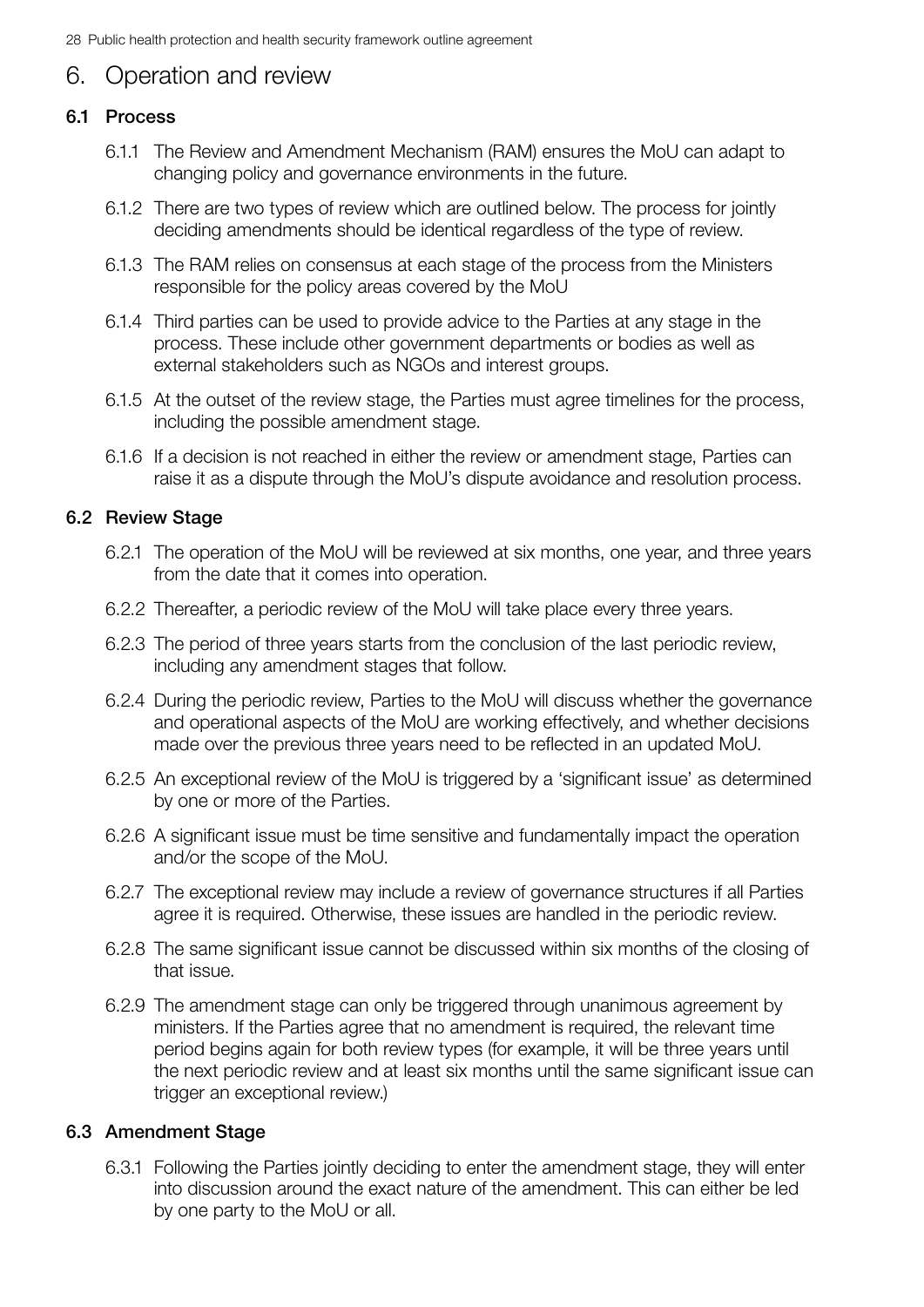- 6.3.2 If an amendment is deemed necessary during either type of review (periodic or exceptional), the existing MoU will remain in place until a final amendment has been jointly decided.
- 6.3.3 Any amendments to the MoU shall be jointly decided by the Parties and a new MoU signed by the Parties.
- 6.3.4 If the Parties cannot agree whether or how the MoU should be amended, the dispute avoidance and resolution process may be activated.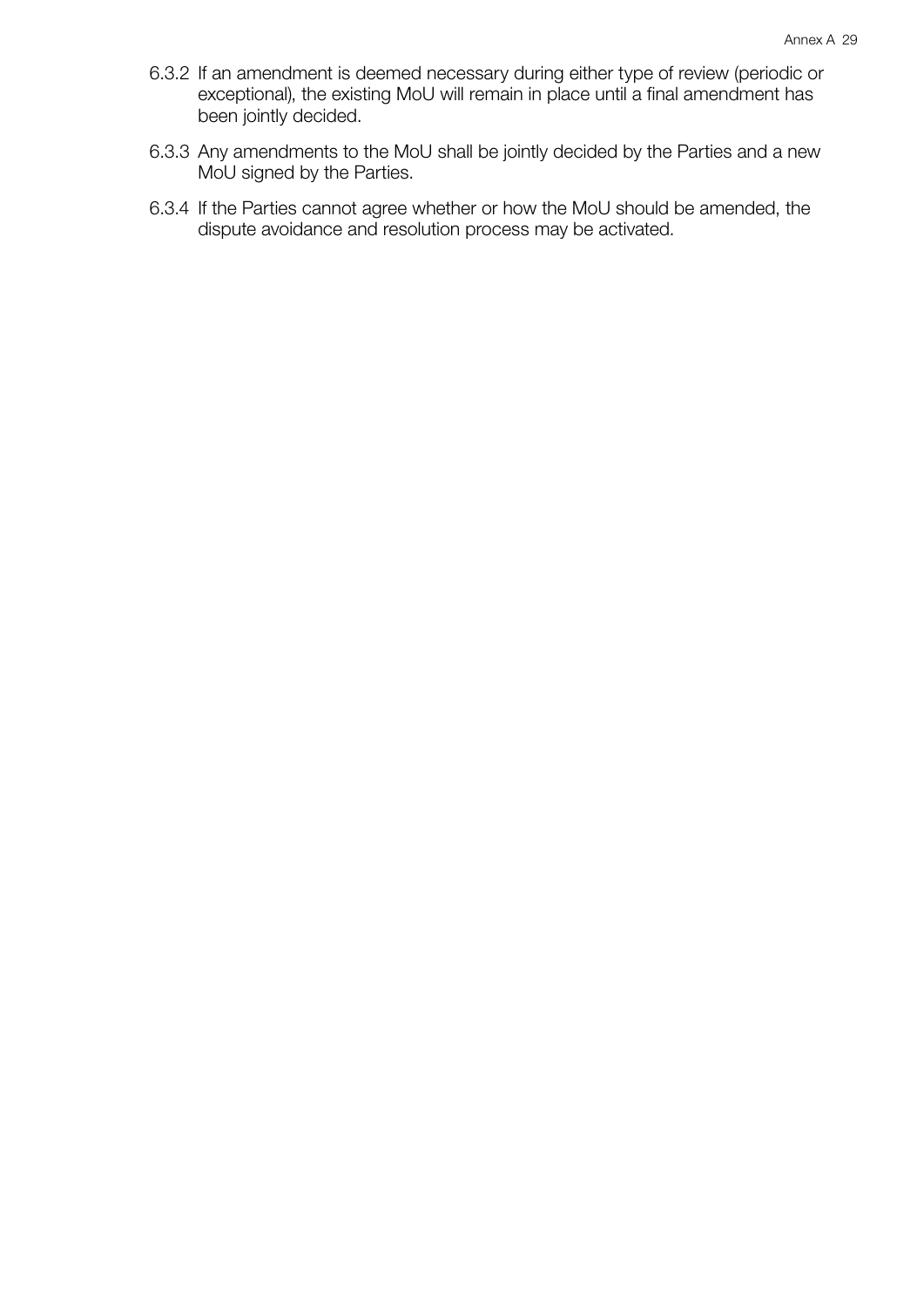## <span id="page-33-0"></span>Annex B – Joint Ministerial Committee (EU Negotiations) Communique, October 2017

## Common Frameworks: Definition and Principles

## **Definition**

As the UK leaves the European Union, the Government of the United Kingdom and the Devolved Administrations agree to work together to establish common approaches in some areas that are currently governed by EU law, but that are otherwise within areas of competence of the Devolved Administrations or legislatures. A framework will set out a common UK, or GB, approach and how it will be operated and governed. This may consist of common goals, minimum or maximum standards, harmonisation, limits on action, or mutual recognition, depending on the policy area and the objectives being pursued. Frameworks may be implemented by legislation, by executive action, by memorandums of understanding, or by other means depending on the context in which the framework is intended to operate.

#### Context

The following principles apply to common frameworks in areas where EU law currently intersects with devolved competence. There will also be close working between the UK Government and the Devolved Administrations on reserved and excepted matters that impact significantly on devolved responsibilities.

Discussions will be either multilateral or bilateral between the UK Government and the Devolved Administrations. It will be the aim of all parties to agree where there is a need for common frameworks and the content of them.

The outcomes from these discussions on common frameworks will be without prejudice to the UK's negotiations and future relationship with the EU.

#### **Principles**

1. Common frameworks will be established where they are necessary in order to:

- enable the functioning of the UK internal market, while acknowledging policy divergence;
- ensure compliance with international obligations:
- ensure the UK can negotiate, enter into and implement new trade agreements and international treaties;
- enable the management of common resources;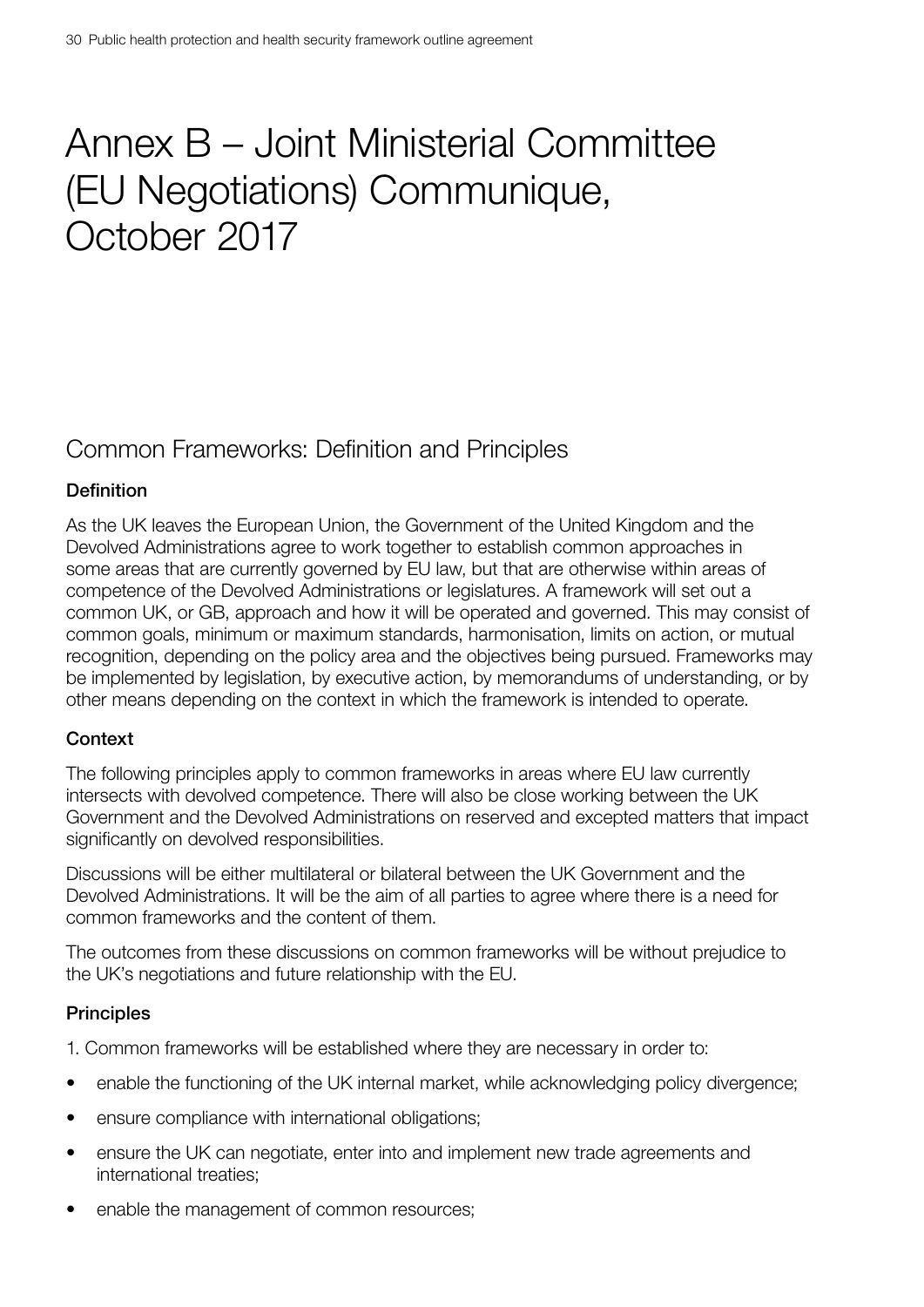- administer and provide access to justice in cases with a cross-border element; and
- safeguard the security of the UK.

2. Frameworks will respect the devolution settlements and the democratic accountability of the devolved legislatures, and will therefore:

- be based on established conventions and practices, including that the competence of the devolved institutions will not normally be adjusted without their consent;
- maintain, as a minimum, equivalent flexibility for tailoring policies to the specific needs of each territory as is afforded by current EU rules; and
- lead to a significant increase in decision-making powers for the Devolved Administrations.

3. Frameworks will ensure recognition of the economic and social linkages between Northern Ireland and Ireland and that Northern Ireland will be the only part of the UK that shares a land frontier with the EU. They will also adhere to the Belfast Agreement.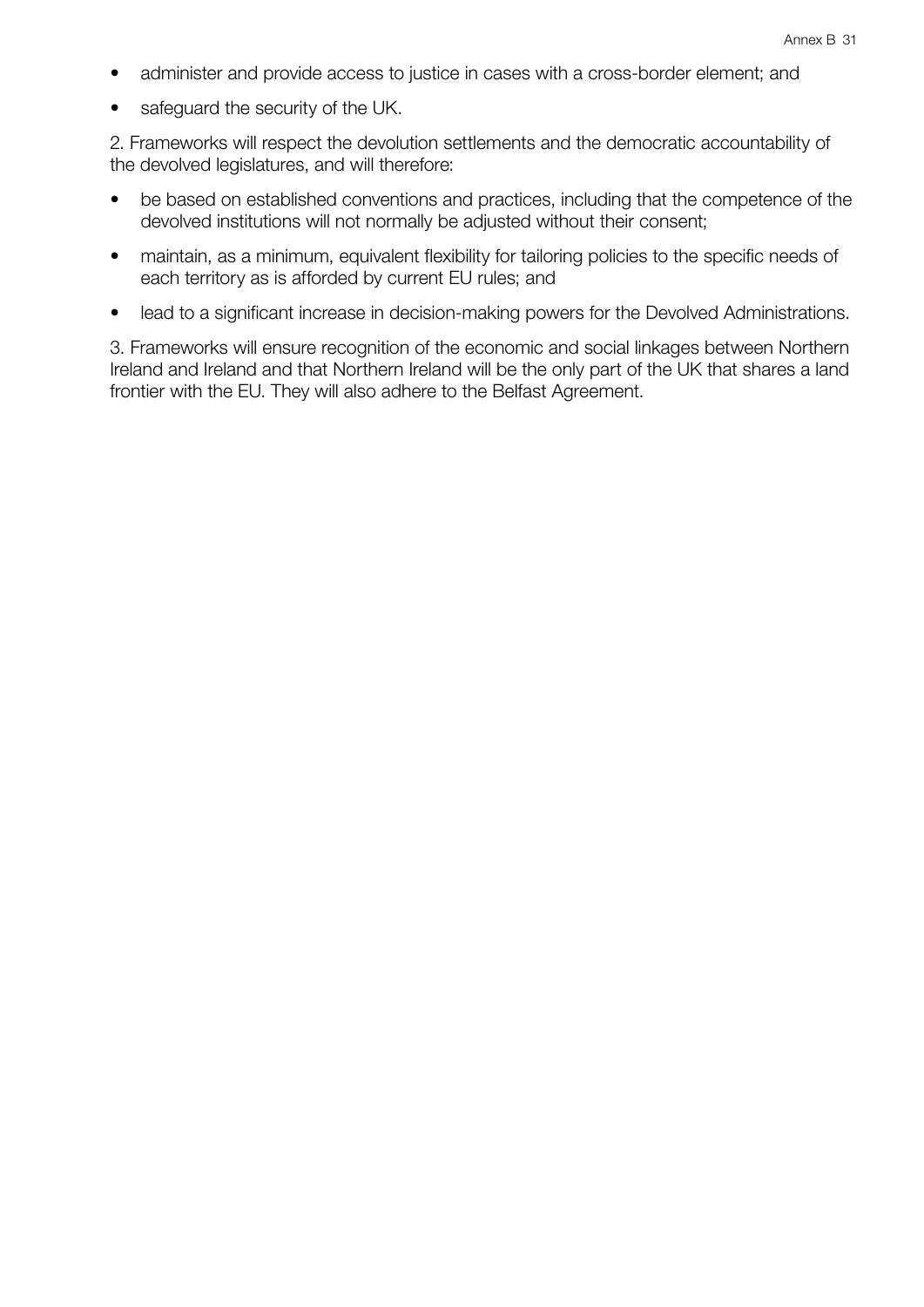## <span id="page-35-0"></span>Annex C – Terms of Reference for UK Health Protection Committee

## Purpose

To bring together senior representatives from the UK's four health departments and the UK public health agencies of England, Wales, Scotland and Northern Ireland to discuss public health protection policy and make joint decisions that uphold the JMC(EN) Frameworks Principles.

## **Objectives**

The objectives of the UK Health Protection Committee ("the Committee") are to:

- Support and monitor the application of the Common Framework on Public Health Protection and Health Security, including by agreeing the underpinning work programme;
- Facilitate multilateral policy development on public health protection and health security and seek, where agreeable, to develop and jointly decide common policy approaches;
- Support UK-wide surveillance of communicable diseases and related special health matters, including by:
	- reviewing, and where appropriate making a recommendation to the Secretary of State to add or otherwise amend the list of communicable diseases and related special health matters that are subject to UK-wide surveillance;
	- specifying case definitions applying to the list of communicable diseases and related special health matters that are subject to UK-wide surveillance to ensure the comparability and compatibility of the data collected from across the UK;
	- establishing and reviewing procedures for the collection and sharing of such information;
- Maintain the TCA National Focal Point communications protocol for bringing the UK authorities into permanent communication with one another in order to facilitate the prevention and control of serious cross-border health threats affecting the UK and at least one EU Member State and/or those threats which may necessitate a coordinated response by the UK authorities in order to ensure a high level of human protection;
- Facilitate consultation between the UK authorities with a view to coordinating their efforts to develop, strengthen and maintain their respective capacities for the monitoring, early warning and assessment of, and response to, serious cross-border health threats;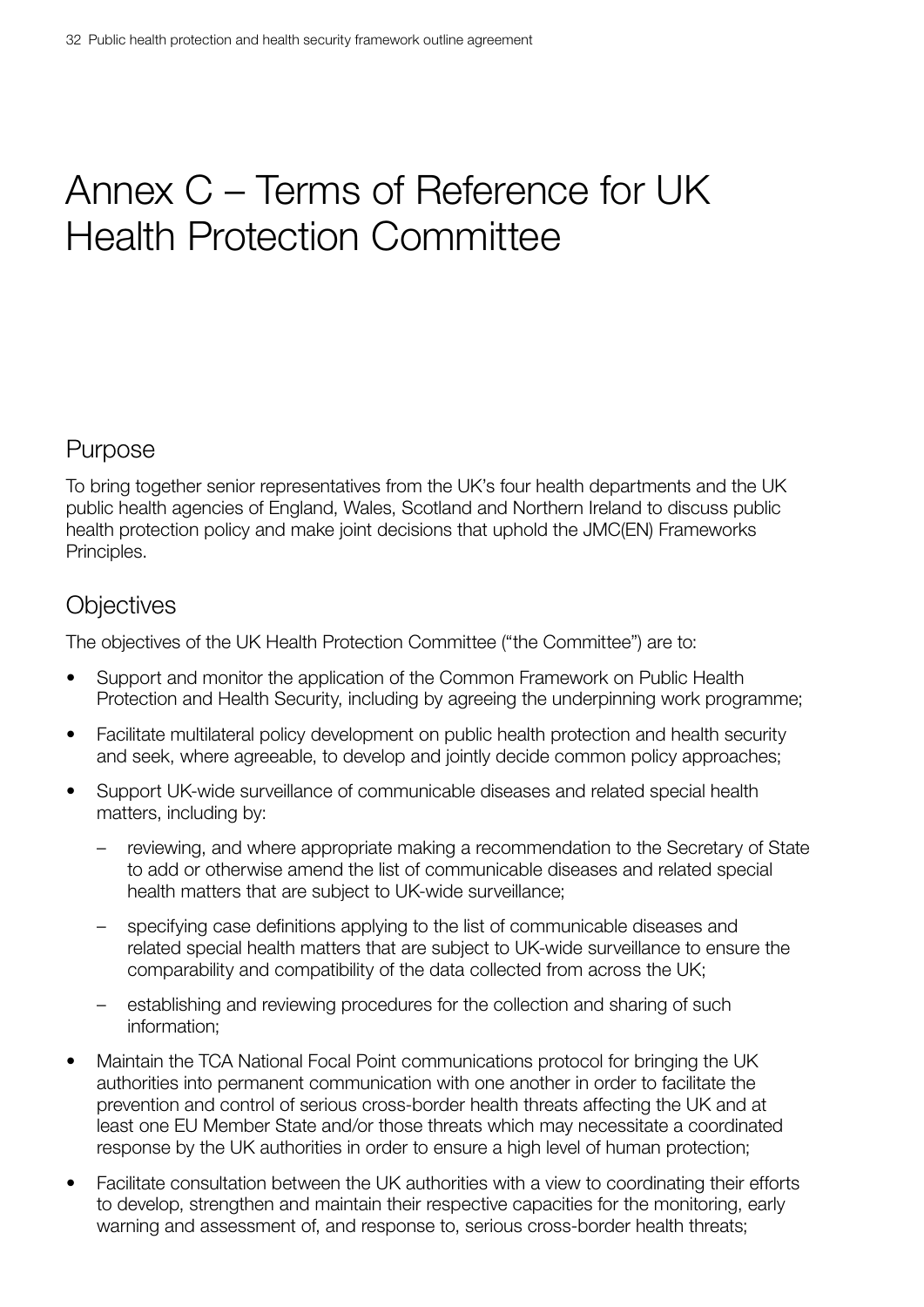- Manage potential divergence, and promote a collaborative approach to public health protection policy between the four UK nations in a way that respects the Devolution Settlements and the principles set out in the UK framework;
- Escalate issues relating to the application of the framework as per the dispute avoidance and resolution process;
- Review and amend the framework as per the R&A process set out in the framework.

## **Membership**

- 1. Core membership:
	- Department of Health and Social Care, UK Government;
	- Health and Social Services Group, Welsh Government;
	- Population Health Directorate, Scottish Government;
	- Department of Health, Northern Ireland;
	- UK Health Security Agency;
	- Public Health Wales NHS Trust:
	- Public Health Scotland:
	- The Public Health Agency (Northern Ireland);
	- The Chair of the Four Nations Health Protection Oversight Group.
- 2. Each party shall designate one representative and no more than one alternate to the Committee.
- 3. The notification of the designated representatives and their alternates shall be made to the secretariat of the Committee. Designated representatives, or their alternates, may resign from the Committee at any time and any changes thereof should be notified to the secretariat of the Committee.
- 4. The Committee shall be chaired by a representative from UK Government or the Devolved Administrations. The chair shall rotate between these members on a rolling annual basis. If any member, or their alternate, is unable to attend a meeting, they shall send their apologies in advance to the Secretariat.
- 5. Deputies shall be of sufficient seniority to contribute to the work of the Committee.
- 6. The Committee will be supported by a secretariat from the Department of Health and Social Care (England). Each nation may also designate a secretariat to support the group's progress alongside the permanent representative.

## Observers, experts and third parties

- 7. To allow the Committee to operate most effectively, the Committee can draw upon observers, experts and third parties to participate in the meetings of the Committee on an ad-hoc basis.
- 8. The participation of observers, experts and third parties can be proposed by any permanent member of the Committee, or the secretariat, and attendance is subject to approval of the meeting chair.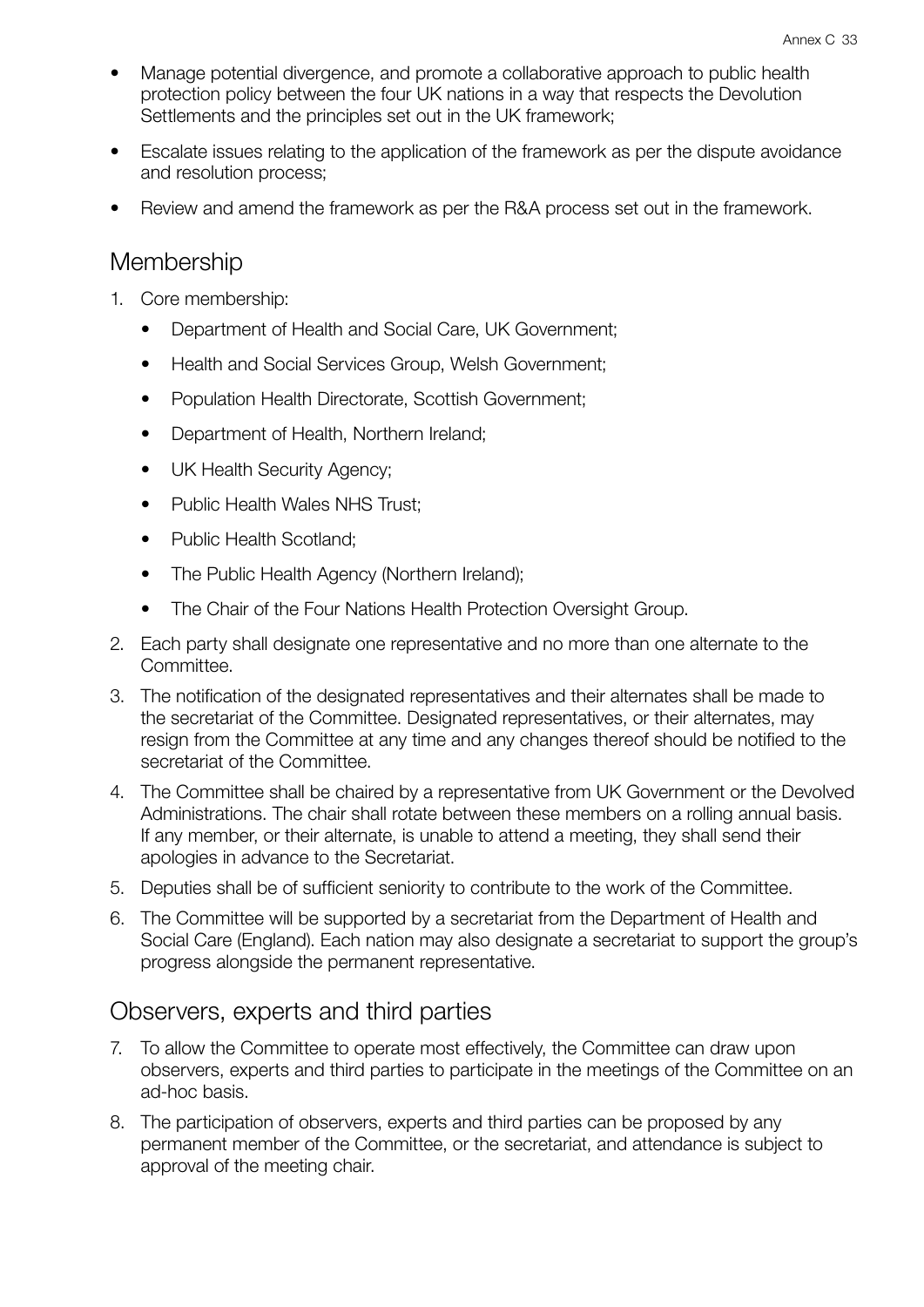## Working Groups

- 9. The Committee may create ad-hoc or permanent working groups to discuss specific topics and or provide technical or operational advice.
- 10. Core members of the Committee shall designate representatives of the working groups and notify the secretariat of the Committee. The working groups shall be chaired by an individual nominated by the Committee.

## Operation of the Committee

- 11. The Committee will meet on a bi-annual basis. The Committee shall agree on the dates for the meetings for a period of 12 months ahead.
- 12. The quorum necessary at any meeting of the Committee to ensure the validity of any proceedings, shall be a minimum 75% of the core membership, with a minimum of one representative from each nation required at every meeting. Committee decisions may only be taken with the agreement of all permanent members, not including the Chair of the Four Nations Health Protection Oversight Group. The attendance of alternates shall count toward the quorum.
- 13. Extraordinary meetings of the Committee can be convened at the request of a permanent member of the Committee.
- 14. The Chair of the relevant Committee meeting, with the assistance of the secretariat, shall draw up an agenda for each meeting.
- 15. The secretariat will disseminate the agenda together with any products commissioned for consideration at the meeting, at least five working days prior to the meeting. Exceptionally, the Chair may shorten the deadline for circulating papers.
- 16. Each party will aim to provide each other with as full and open as possible access to scientific, technical and policy information including statistics and research.
- 17. Where the Committee decides that actions should be tasked to other working groups, or that other fora should be informed of outcomes of the Committee meetings, the secretariat will be responsible for this.
- 18. Minutes of the meetings shall be drawn up by the secretariat under the responsibility of the Chair for the relevant meeting. The secretariat shall send the minutes of the meetings to the permanent members of the Committee no later than two weeks after the meeting.
- 19. Party organisations to the Committee may pay to their designated representatives, or alternates, such remuneration (if any) they believe necessary.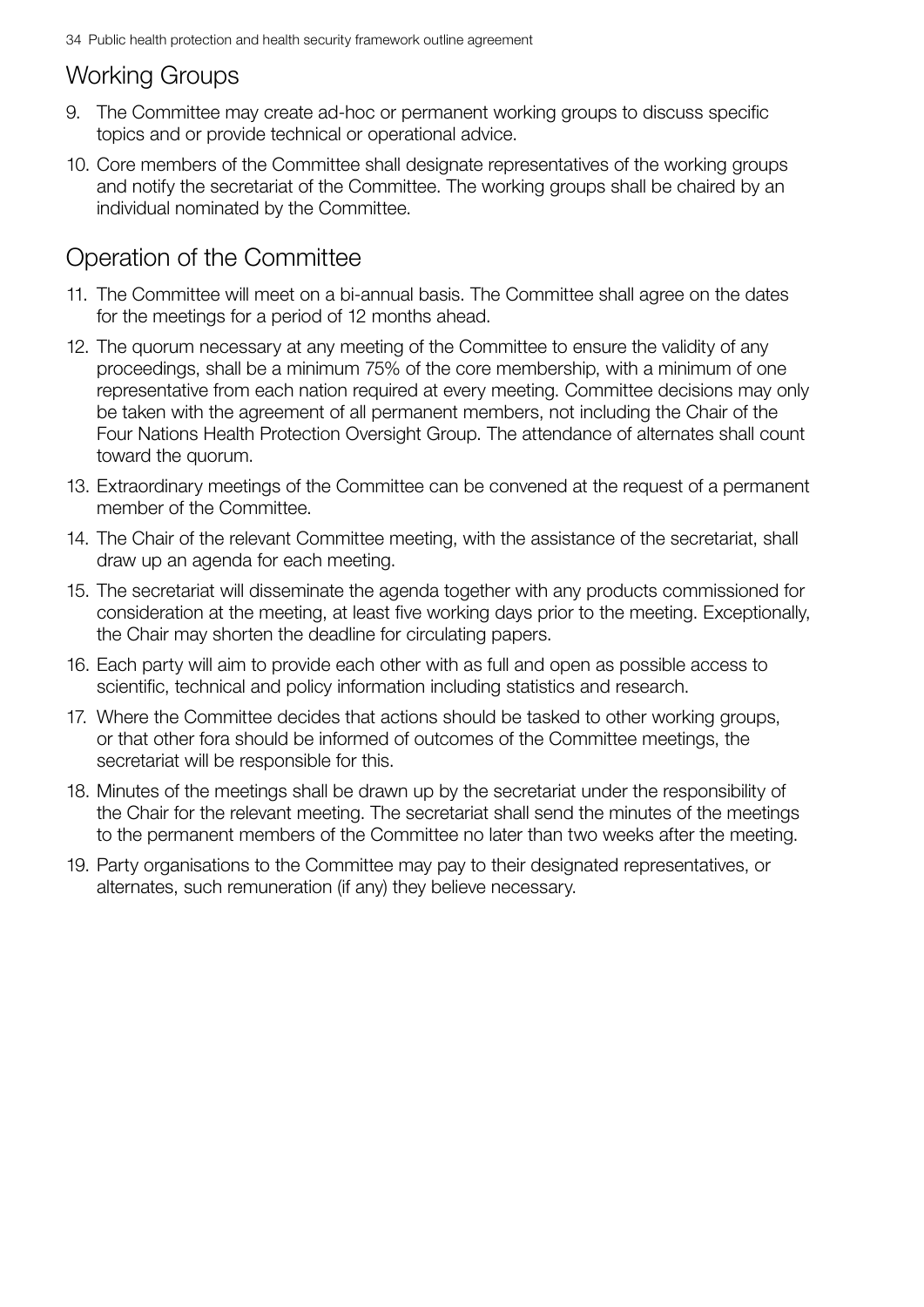## <span id="page-38-0"></span>Annex D – Terms of Reference for the Four Nations Health Protection Oversight Group

## Purpose

1. The purpose of the Four Nations Health Protection Oversight Group is to provide an overview and coordination of UK-wide public health protection activities. It is a forum for information exchange, mutual support, sharing of best practice and making joint decisions that uphold the JMC(EN) Frameworks Principles. It does not replace any specific agreements made to support the relationships between member organisations or any other public health protection arrangements in place between the countries.

## **Objectives**

- 2. The objectives of the Four Nations Health Protection Oversight Group are to:
	- i. Effectively implement the Common Framework on Public Health Protection and Health Security, including by developing and monitoring the underpinning work programme;
	- ii. Support multilateral policy development on public health protection and health security and seek, where agreeable, to develop and agree upon common policy approaches;
	- iii. Deliver UK-wide surveillance of communicable diseases and special health issues, including by:
		- a) Monitoring, and where necessary recommending discussion at the UK Health Protection Committee regarding amendments to the list of communicable diseases and special health issues that are subject to UK-wide surveillance, and associated case definitions;
		- b) Establishing, where appropriate, common procedures for the collection of such information for approval by the UK Health Protection Committee;
	- iv. Support consultation between the UK authorities to coordinate their efforts to develop, strengthen and maintain their capacities for the monitoring, early warning and assessment of, and response to, serious cross-border health threats;
	- v. Facilitate discussion between the four nations on developing the UK Government's approach to public health protection issues that require engagement with international partners, including World Health Organisation (WHO) Euro, European Centre for Disease Prevention and Control (ECDC) and EU Member States.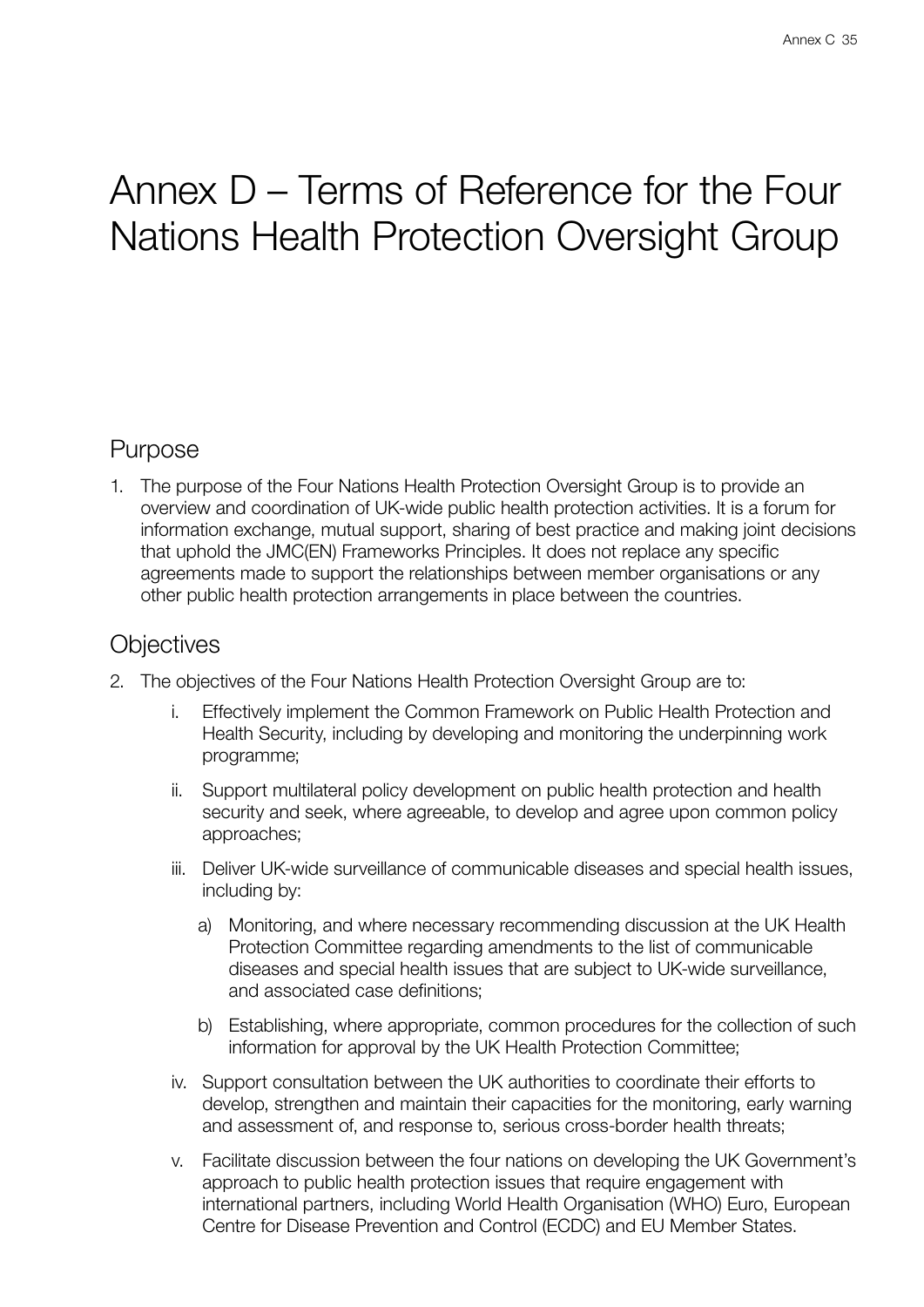vi. Escalate issues as per the dispute avoidance and resolution process;

## **Membership**

- 3. The membership of the Four Nations Health Protection Oversight Group shall comprise of one nominated representative from each of:
	- i. UK Health Security Agency;
	- ii. UK Department of Health;
	- iii. Scottish Government;
	- iv. Public Health Scotland;
	- v. Welsh Government;
	- vi. Public Health Wales NHS Trust;
	- vii. Northern Ireland Government;
	- viii. Public Health Agency, Northern Ireland.
- 4. The Four Nations Health Protection Oversight Group shall be chaired by a representative from the public health organisations. The chair shall rotate between these members on an annual rolling basis in reverse alphabetical order (Wales, Scotland, Northern Ireland, England).
- 5. The notification of the designated representatives and their alternates shall be made to the secretariat of the Committee. Designated representatives, or their alternates, may resign from the Committee at any time and any changes thereof should be notified to the secretariat of the Committee. If any member is unable to attend a meeting, they shall send their apologies in advance to the Secretariat and, if they consider it necessary, arrange for one deputy to attend in their absence. Deputies shall be of sufficient seniority to contribute to the work of the Group.

## Working Groups

- 6. The Four Nations Health Protection Oversight Group may create ad-hoc or permanent working groups to discuss specific topics and or provide technical or operational advice.
- 7. Core members of the Four Nations Health Protection Oversight Group shall designate representatives of the working groups and notify the secretariat of the Group. The working groups shall be chaired by an individual nominated by the Group.

## Operation of the Four Nations Health Protection Oversight Group

- 8. The meetings of the Four Nations Health Protection Oversight Group shall normally be held four times a year and at other times as the Group shall require.
- 9. Extraordinary meetings of the Oversight Group can be convened at the request of a permanent member.
- 10. The quorum necessary at any meeting of the Four Nations Health Protection Oversight Group to ensure the validity of any proceedings shall be a minimum 75% of the core membership, with a minimum of one representative from each nation required at every meeting. Decisions may only be taken with the agreement of all permanent members. The attendance of alternates shall count toward the quorum.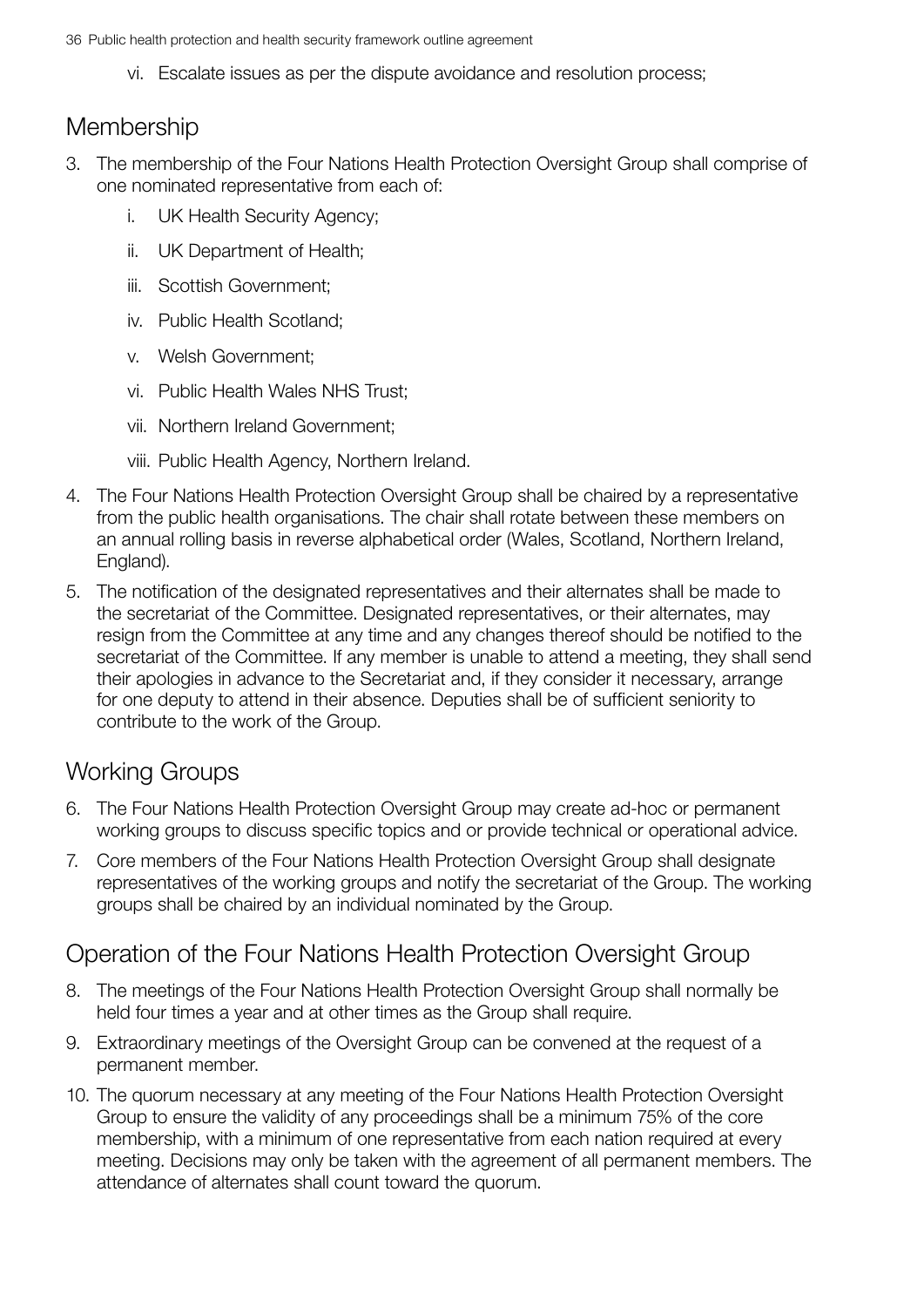- 11. The Four Nations Health Protection Oversight Group may invite individuals with particular expertise, knowledge or experience to provide input on a specific topic or agenda item with approval by the nominated Chair. The Four Nations Health Protection Oversight Group may also invite observers to attend meetings and participate in discussions with approval by the nominated Chair.
- 12. The UKHSA Corporate Secretariat shall provide administration for meetings of the Four Nations Health Protection Oversight Group, with the support of colleagues if meetings are held in other countries. Each nation may also designate a secretariat to support the group's progress alongside the permanent representative.
- 13. All members are encouraged to contribute agenda items, and support the secretariat in the coordination of the delivery and reporting of the work programme.
- 14. The agenda and papers for all meetings shall be reviewed by the Chair and distributed to members in advance of each Four Nations Health Protection Oversight Group meeting at least three working days before the meeting.
- 15. The minutes of the meeting shall be recorded at every meeting and shall be approved by the Chair before being submitted to the Four Nations Health Protection Oversight Group in advance of its next meeting for agreement, confirmation or otherwise. The minutes shall represent an accurate summary of the proceedings.
- 16. These terms of reference and the arrangements for the Group's meetings shall be reviewed every two years, or earlier at the request of members.